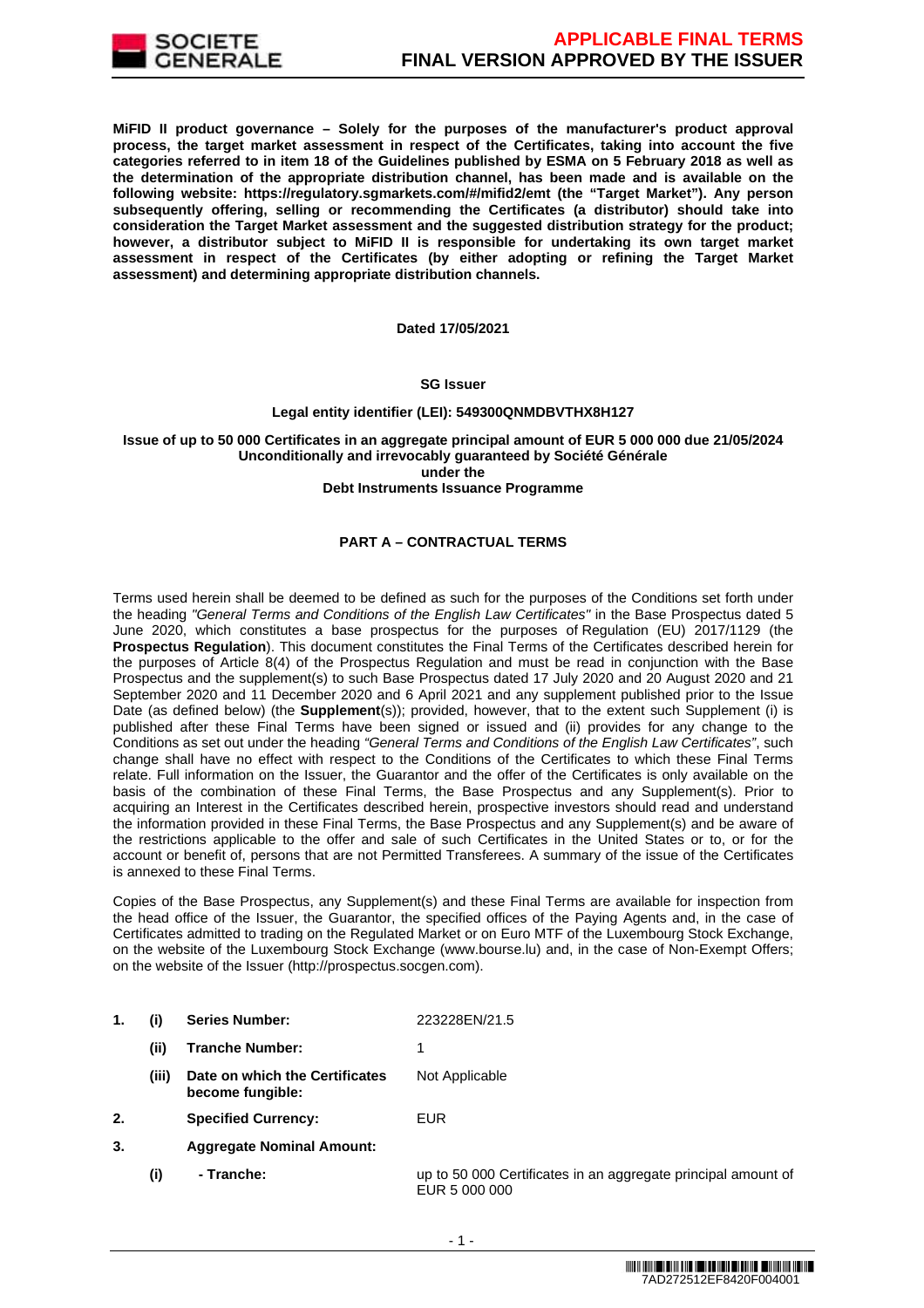

|     | (ii)  | - Series:                                                                               | up to 50 000 Certificates in an aggregate principal amount of<br>EUR 5 000 000                                                                                                                     |
|-----|-------|-----------------------------------------------------------------------------------------|----------------------------------------------------------------------------------------------------------------------------------------------------------------------------------------------------|
| 4.  |       | <b>Issue Price:</b>                                                                     | EUR 100 per Certificate of EUR 100 Specified Denomination                                                                                                                                          |
| 5.  |       | <b>Specified Denomination(s):</b>                                                       | <b>EUR 100</b>                                                                                                                                                                                     |
| 6.  | (i)   | <b>Issue Date:</b><br>(DD/MM/YYYY)                                                      | 31/05/2021                                                                                                                                                                                         |
|     | (ii)  | <b>Interest Commencement Date:</b>                                                      | <b>Issue Date</b>                                                                                                                                                                                  |
| 7.  |       | <b>Final Exercise Date:</b><br>(DD/MM/YYYY)                                             | 21/05/2024                                                                                                                                                                                         |
| 8.  |       | <b>Governing law:</b>                                                                   | English law                                                                                                                                                                                        |
| 9.  | (i)   | <b>Status of the Certificates:</b>                                                      | Unsecured                                                                                                                                                                                          |
|     | (ii)  | Date of corporate authorisation<br>obtained for the issuance of<br><b>Certificates:</b> | Not Applicable                                                                                                                                                                                     |
|     | (iii) | <b>Type of Structured Certificates:</b>                                                 | <b>Share Linked Certificates</b>                                                                                                                                                                   |
|     |       |                                                                                         | <b>Depositary Receipts Linked Certificates</b>                                                                                                                                                     |
|     |       |                                                                                         | The provisions of the following Additional Terms and<br>Conditions apply:<br>Additional Terms<br>and<br>Conditions for Share<br>Linked<br>Certificates and Depositary Receipts Linked Certificates |
|     | (iv)  | <b>Reference of the Product</b>                                                         | 3.3.3 with Option 1 applicable as described in the Additional<br>Terms and Conditions relating to Formulae                                                                                         |
| 10. |       | <b>Interest Basis:</b>                                                                  | See section "PROVISIONS RELATING TO INTEREST (IF<br>ANY) PAYABLE" below.                                                                                                                           |
| 11. |       | <b>Redemption/Payment Basis:</b>                                                        | See section "PROVISIONS RELATING TO REDEMPTION"<br>below.                                                                                                                                          |
| 12. |       | Issuer's/Certificateholders'<br>redemption option:                                      | See section "PROVISIONS RELATING TO REDEMPTION"<br>below.                                                                                                                                          |

# **PROVISIONS RELATING TO INTEREST (IF ANY) PAYABLE**

| 13. | <b>Fixed Rate Certificate</b><br><b>Provisions:</b>          | Not Applicable                                                                                                                                                                                                             |  |  |
|-----|--------------------------------------------------------------|----------------------------------------------------------------------------------------------------------------------------------------------------------------------------------------------------------------------------|--|--|
| 14. | <b>Floating Rate Certificate</b><br><b>Provisions:</b>       | Not Applicable                                                                                                                                                                                                             |  |  |
| 15. | <b>Structured Interest Certificate</b><br><b>Provisions:</b> | Applicable as per Condition 3.3 of the General Terms and<br>Conditions                                                                                                                                                     |  |  |
| (i) | <b>Structured Interest Amount(s)</b>                         | Unless previously redeemed, on each Interest Payment<br>Date(i) (i from 1 to 12), the Issuer shall pay to the<br>Certificateholders. for each Certificate. an<br>amount<br>determined by the Calculation Agent as follows: |  |  |
|     |                                                              | Scenario 1:                                                                                                                                                                                                                |  |  |
|     |                                                              | If on Valuation Date(i), WorstPerformance(i) is higher than or<br>equal to -30%, then:                                                                                                                                     |  |  |
|     |                                                              | Structured<br>Amount(i)<br>Max(0;<br>Specified<br>Interest<br>$=$                                                                                                                                                          |  |  |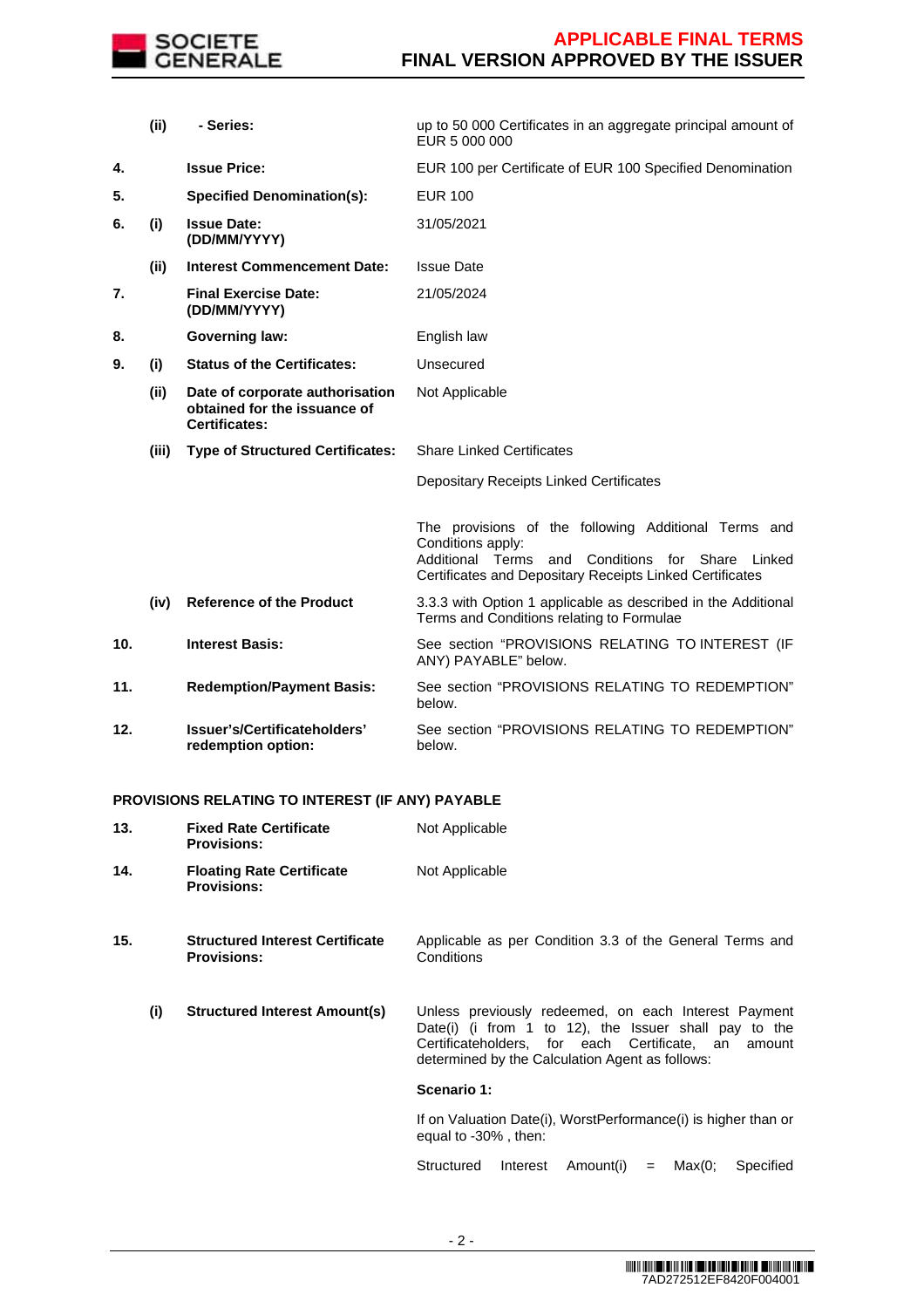

Denomination x (i x 4.00%) - SumCouponsPaid(i-1))

#### **Scenario 2:**

If on Valuation Date(i), WorstPerformance(i) is lower than -30% , then:

Structured Interest Amount(i) = 0 (zero)

 Definitions relating to the Structured Interest Amount are set out in paragraph 27(ii) "Definitions relating to the Product"

- **(ii) Specified Period(s)/Interest Payment Date(s): (DD/MM/YYYY)** Interest Payment Date(i) (i from 1 to 12): 23/08/2021;<br>22/11/2021: 21/02/2022: 23/05/2022: 22/08/2022: 22/11/2021; 21/02/2022; 23/05/2022; 22/08/2022; 21/11/2022; 21/02/2023; 22/05/2023; 21/08/2023; 21/02/2024;
- **(iii) Business Day Convention:** Following Business Day Convention (unadjusted)
- **(iv) Day Count Fraction:** Not Applicable
- **(v) Business Centre(s):** Not Applicable
- **16. Zero Coupon Certificate Provisions:** Not Applicable

## **PROVISIONS RELATING TO REDEMPTION**

| 17.  | Redemption at the option of the<br>Issuer:                    | Not Applicable                                                                                                                                                                                                                                                                                  |
|------|---------------------------------------------------------------|-------------------------------------------------------------------------------------------------------------------------------------------------------------------------------------------------------------------------------------------------------------------------------------------------|
| 18.  | Redemption at the option of the<br>Certificateholders:        | Not Applicable                                                                                                                                                                                                                                                                                  |
| 19.  | <b>Automatic Early Redemption:</b>                            | Applicable as per Condition 5.10 of the General Terms and<br>Conditions                                                                                                                                                                                                                         |
| (i)  | <b>Automatic Early Redemption</b><br>Amount(s):               | Unless previously redeemed, if an Automatic<br>Earlv<br>Redemption Event has occurred, then the Issuer shall<br>redeem early the Certificates<br>Automatic<br>on<br>Early<br>Redemption Date(i) (i from 2 to 11) in accordance with the<br>following provisions in respect of each Certificate: |
|      |                                                               | Automatic Early Redemption Amount(i) = Specified<br>Denomination x (100%)                                                                                                                                                                                                                       |
|      |                                                               | Definitions relating to the Automatic Early Redemption<br>Amount are set out in paragraph 27(ii) "Definitions relating to<br>the Product".                                                                                                                                                      |
| (ii) | <b>Automatic Early Redemption</b><br>Date(s):<br>(DD/MM/YYYY) | Automatic Early Redemption Date(i)<br>$(i$ from 2 to<br>11): 22/11/2021;<br>21/02/2022;<br>23/05/2022;<br>22/08/2022;<br>21/11/2022;<br>21/02/2023;<br>21/08/2023;<br>22/05/2023;<br>21/11/2023; 21/02/2024                                                                                     |
|      | (iii)<br><b>Automatic Early Redemption</b><br>Event:          | is deemed to have occurred, as determined by the<br>Calculation Agent, if on a Valuation Date(i) (i from 2 to 11),<br>WorstPerformance(i) is higher than or equal to 0%                                                                                                                         |
| 20.  | <b>Final Exercise Amount:</b>                                 | Unless previously redeemed, the Issuer shall redeem the<br>Certificates on the Final Exercise Date, in accordance with<br>the following provisions in respect of each Certificate:                                                                                                              |
|      |                                                               | Scenario 1:                                                                                                                                                                                                                                                                                     |

If on Valuation Date(12), WorstPerformance(12) is higher than or equal to -30% , then: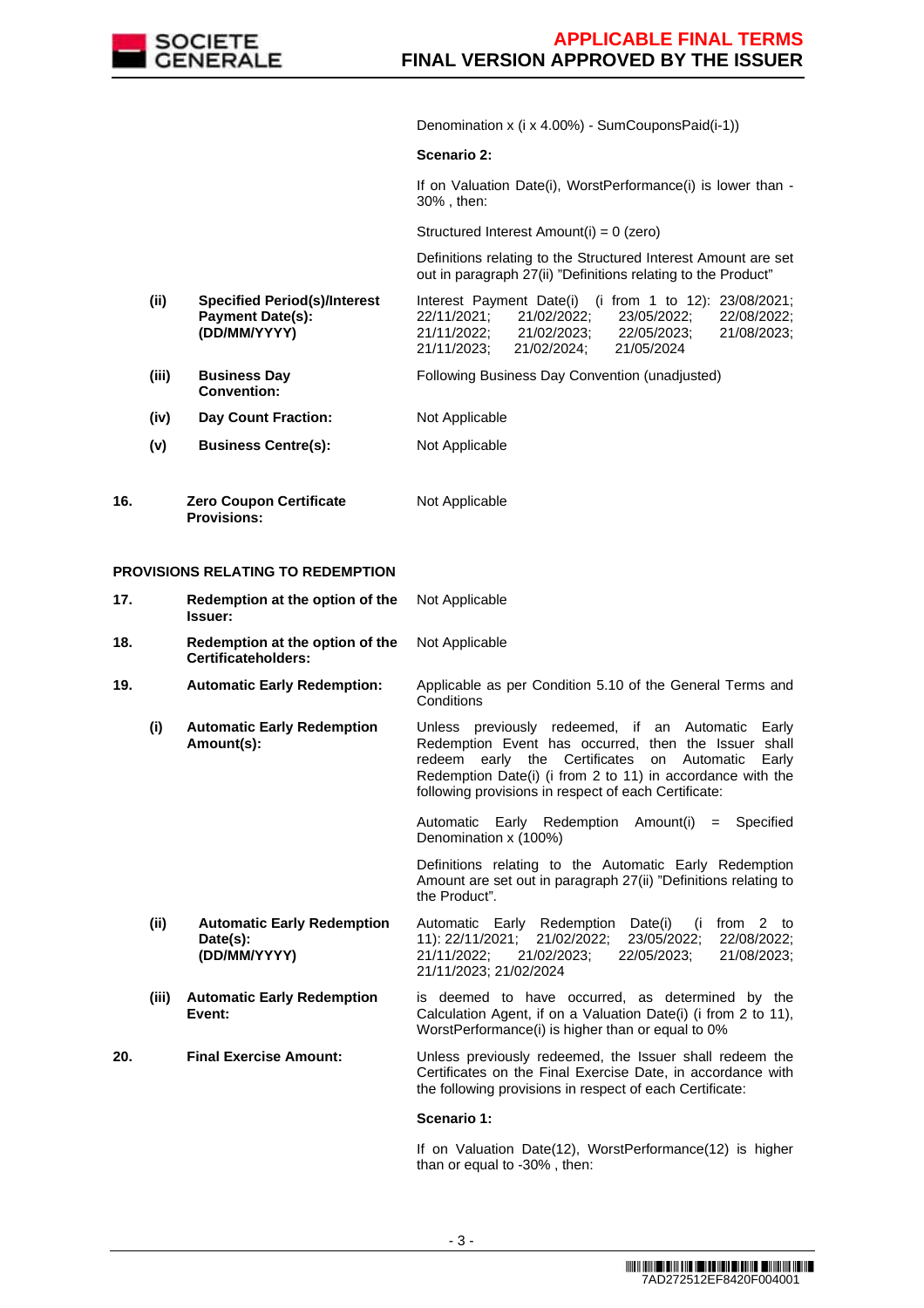

Final Exercise Amount = Specified Denomination x [100%]

# **Scenario 2:**

Not Applicable

Not Applicable

If on Valuation Date(12), WorstPerformance(12) is lower than -30% , then:

Final Exercise Amount = Specified Denomination x  $100\% +$ WorstPerformance(12)]

 Definitions relating to the Final Exercise Amount are set out in paragraph 27(ii) "Definitions relating to the Product".

Early Redemption Amount: Market Value

- **21. Physical Delivery Certificates Provisions:**
- **22. Credit Linked Certificates Provisions:**
- **23. Bond Linked Certificates Provisions:** Not Applicable
- **24. Trigger redemption at the option of the Issuer:** Not Applicable
- **25. Early Redemption for tax reasons, special tax reasons, regulatory reasons, Force Majeure Event, Event of Default, or at the option of the Calculation Agent pursuant to the Additional Terms and Conditions:**

# **PROVISIONS APPLICABLE TO THE UNDERLYING(S) IF ANY**

**26. (i) Underlying(s):** The following Shares and Depositary Receipts (each an "Underlying(k)" and together the "Basket") as defined below:

| k              | Company                             | <b>Bloomberg</b><br><b>Ticker</b> | <b>Exchange</b>                                   | Website              |
|----------------|-------------------------------------|-----------------------------------|---------------------------------------------------|----------------------|
|                | Baidu Inc                           | <b>BIDU UW</b>                    | Nasdag Stock Exchange                             | www.baidu.com        |
| $\overline{c}$ | Meituan                             | 3690 HK                           | THE STOCK EXCHANGE OF<br><b>HONG KONG LIMITED</b> | www.meituan.com      |
|                | Alibaba Group<br><b>Holding Ltd</b> | <b>BABA UN</b>                    | NEW YORK STOCK EXCHANGE,<br>INC.                  | www.alibabagroup.com |

(ii) **Information relating to the past** The information relating to the past and future performances and future performances of the of the Underlying(s) and volatility are available on the source **Underlying(s) and volatility:** specified in the table above.

- **(iii) Provisions relating, amongst others, to the Market Disruption Event(s) and/or Extraordinary Event(s) and/or any additional disruption event(s) as described in the relevant Additional Terms and Conditions:**
- **(iv) Other information relating to the Underlying(s):**

The provisions of the following Additional Terms and Conditions apply:

Additional Terms and Conditions for Share Linked Certificates and Depositary Receipts Linked Certificates

Information or summaries of information included herein with respect to the Underlying(s), has been extracted from general databases released publicly or by any other available information.

Each of the Issuer and the Guarantor confirms that such information has been accurately reproduced and that, so far as it is aware and is able to ascertain from information published, no facts have been omitted which would render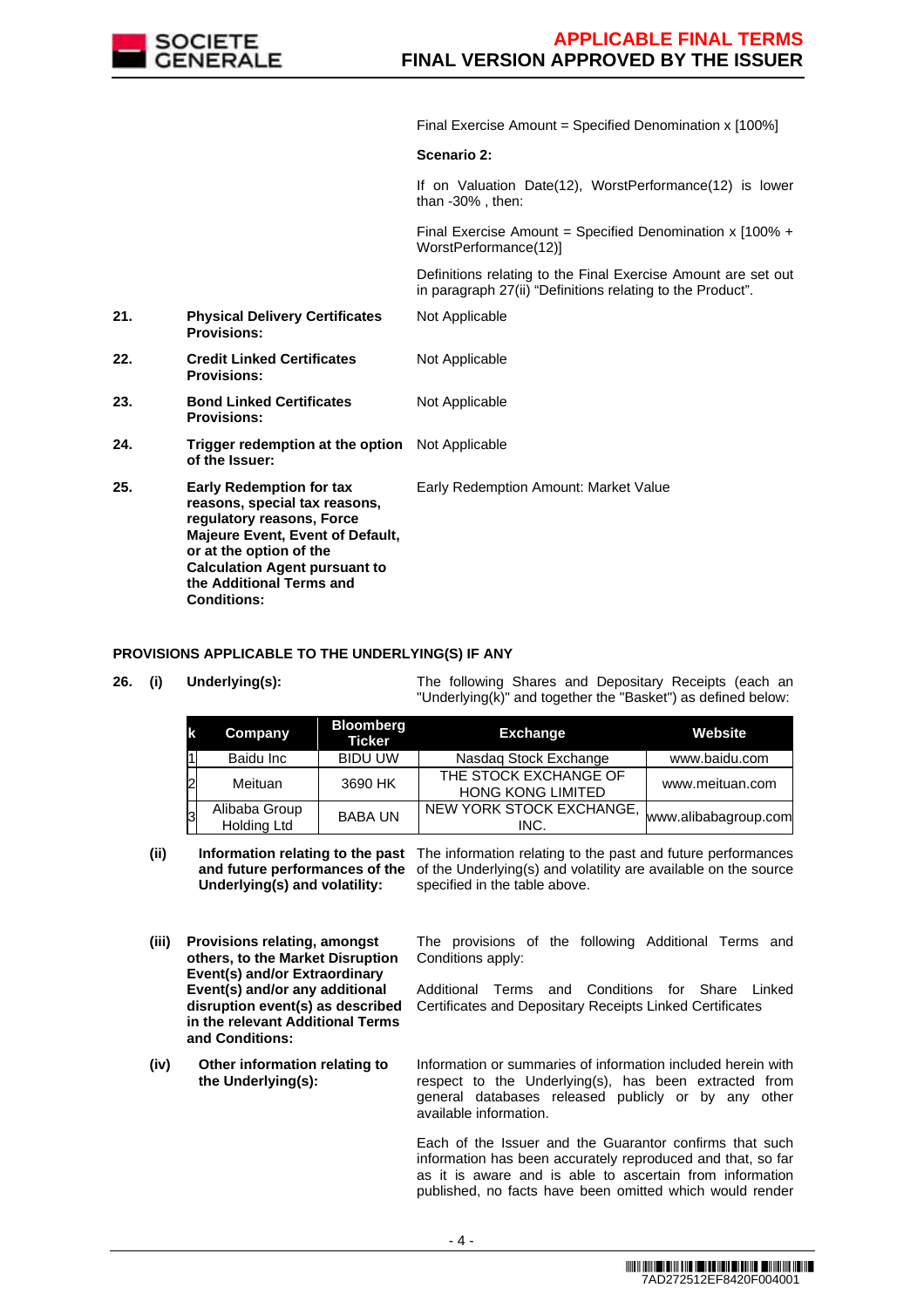

the reproduced information inaccurate or misleading.

# **DEFINITIONS APPLICABLE TO INTEREST (IF ANY), REDEMPTION AND THE UNDERLYING(S) IF ANY**

| 27. | (i)  | Definitions relating to date(s):                        | Applicable                                                                                                                                                                      |
|-----|------|---------------------------------------------------------|---------------------------------------------------------------------------------------------------------------------------------------------------------------------------------|
|     |      | <b>Valuation Date(0):</b><br>(DD/MM/YYYY)               | 14/05/2021                                                                                                                                                                      |
|     |      | Valuation Date(i) (i from 1 to 12)<br>(DD/MM/YYYY)      | 16/08/2021;<br>15/11/2021;<br>14/02/2022;<br>16/05/2022;<br>15/08/2022;<br>14/11/2022;<br>14/02/2023;<br>15/05/2023;<br>14/05/2024<br>14/08/2023;<br>14/11/2023;<br>14/02/2024; |
|     | (ii) | Definitions relating to the<br>Product:                 | Applicable, subject to the provisions of Condition 4 of the<br>Additional Terms and Conditions relating to Formulae                                                             |
|     |      | SumCouponsPaid(i-1)                                     | SumCouponsPaid(i-2)<br>Structured<br>means<br>Interest<br>$+$<br>Amount(i-1)                                                                                                    |
|     |      | (i from 2 to 12)                                        | With:                                                                                                                                                                           |
|     |      |                                                         | SumCouponsPaid $(0) = 0$ (zero)                                                                                                                                                 |
|     |      | WorstPerformance(i)<br>(i from 1 to 12)                 | means the Minimum, for k from 1 to 3, of Performance(i,k)                                                                                                                       |
|     |      | Performance(i,k)<br>(i from 1 to 12)<br>(k from 1 to 3) | means (S(i,k) / S(0,k)) - 100%                                                                                                                                                  |
|     |      | S(i,k)<br>(i from 0 to 12)<br>(k from 1 to 3)           | means in respect of any Valuation Date(i) the Closing Price<br>of the Underlying(k)                                                                                             |
|     |      | S(0,k)                                                  | $S(0,1) =$ USD 186.21<br>$S(0,2)=HKD 244.00$                                                                                                                                    |

S(0,3)= USD 209.51

# **PROVISIONS RELATING TO SECURED CERTIFICATES**

**28. Secured Certificates Provisions:** Not Applicable

# **GENERAL PROVISIONS APPLICABLE TO THE CERTIFICATES**

| 29. |      | Provisions applicable to<br>payment date(s):                                                        |                                                                                                                               |
|-----|------|-----------------------------------------------------------------------------------------------------|-------------------------------------------------------------------------------------------------------------------------------|
|     |      | - Payment Business Day:                                                                             | <b>Following Payment Business Day</b>                                                                                         |
|     |      | - Financial Centre(s):                                                                              | Not Applicable                                                                                                                |
| 30. |      | Form of the Certificates:                                                                           |                                                                                                                               |
|     | (i)  | Form:                                                                                               | Non-US Registered Global Note registered in the name of a<br>nominee for a common depositary for Euroclear and<br>Clearstream |
|     | (ii) | New Global Note (NGN -<br>bearer notes) / New<br>Safekeeping Structure (NSS -<br>registered notes): | No.                                                                                                                           |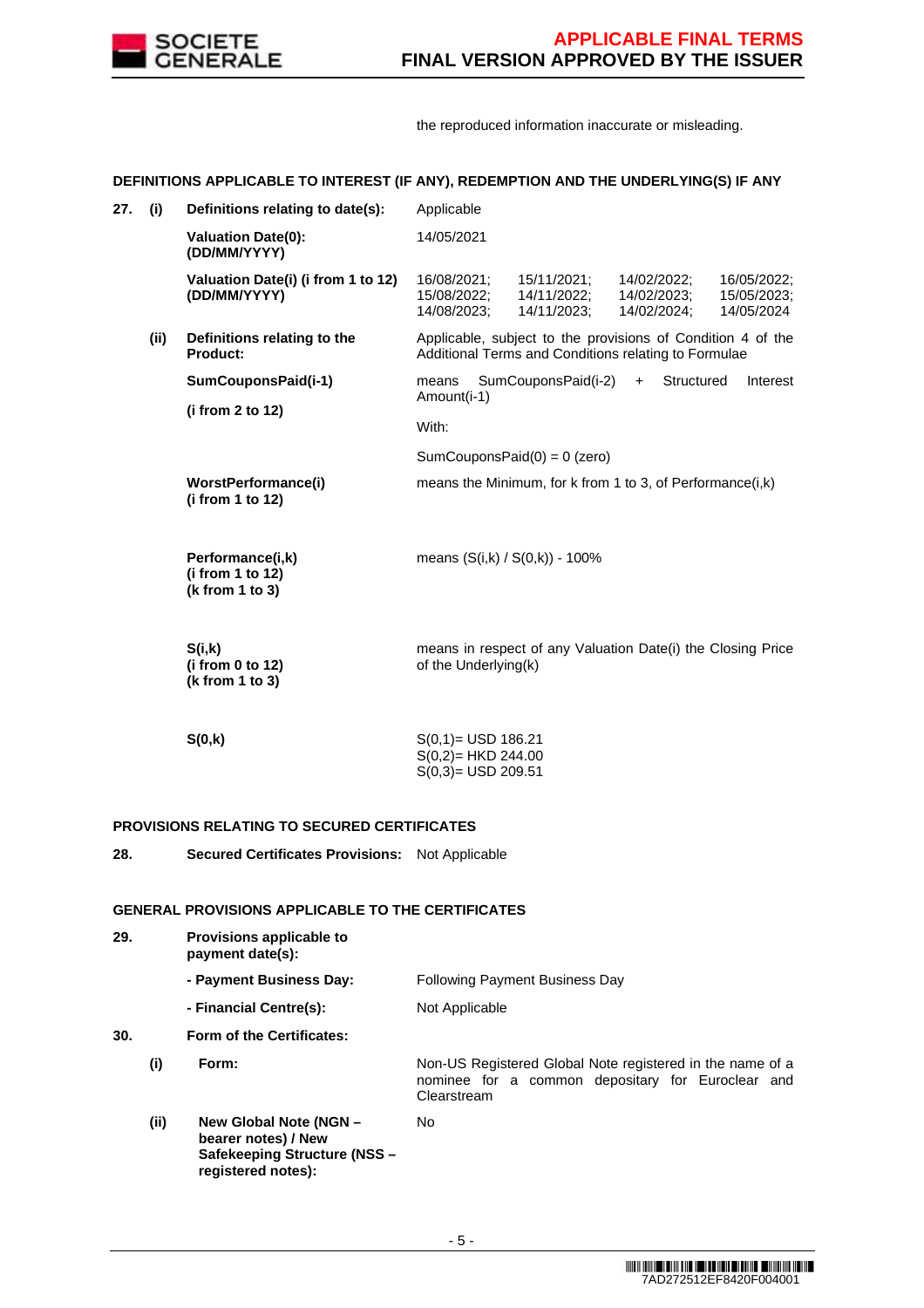

| 31. | <b>Redenomination:</b>                                                                        | Not Applicable                                                          |
|-----|-----------------------------------------------------------------------------------------------|-------------------------------------------------------------------------|
| 32. | <b>Consolidation:</b>                                                                         | Applicable as per Condition 14.2 of the General Terms and<br>Conditions |
| 33. | <b>Partly Paid Certificates</b><br><b>Provisions:</b>                                         | Not Applicable                                                          |
| 34. | <b>Instalment Certificates</b><br><b>Provisions:</b>                                          | Not Applicable                                                          |
| 35. | Masse:                                                                                        | Not Applicable                                                          |
| 36. | <b>Dual Currency Certificate</b><br><b>Provisions:</b>                                        | Not Applicable                                                          |
| 37. | <b>Additional Amount Provisions</b><br>for Italian Certificates:                              | Not Applicable                                                          |
| 38. | Interest Amount and/or the<br><b>Redemption Amount switch at</b><br>the option of the Issuer: | Not Applicable                                                          |
| 39. | <b>Portfolio Linked Certificates</b><br><b>Provisions:</b>                                    | Not Applicable                                                          |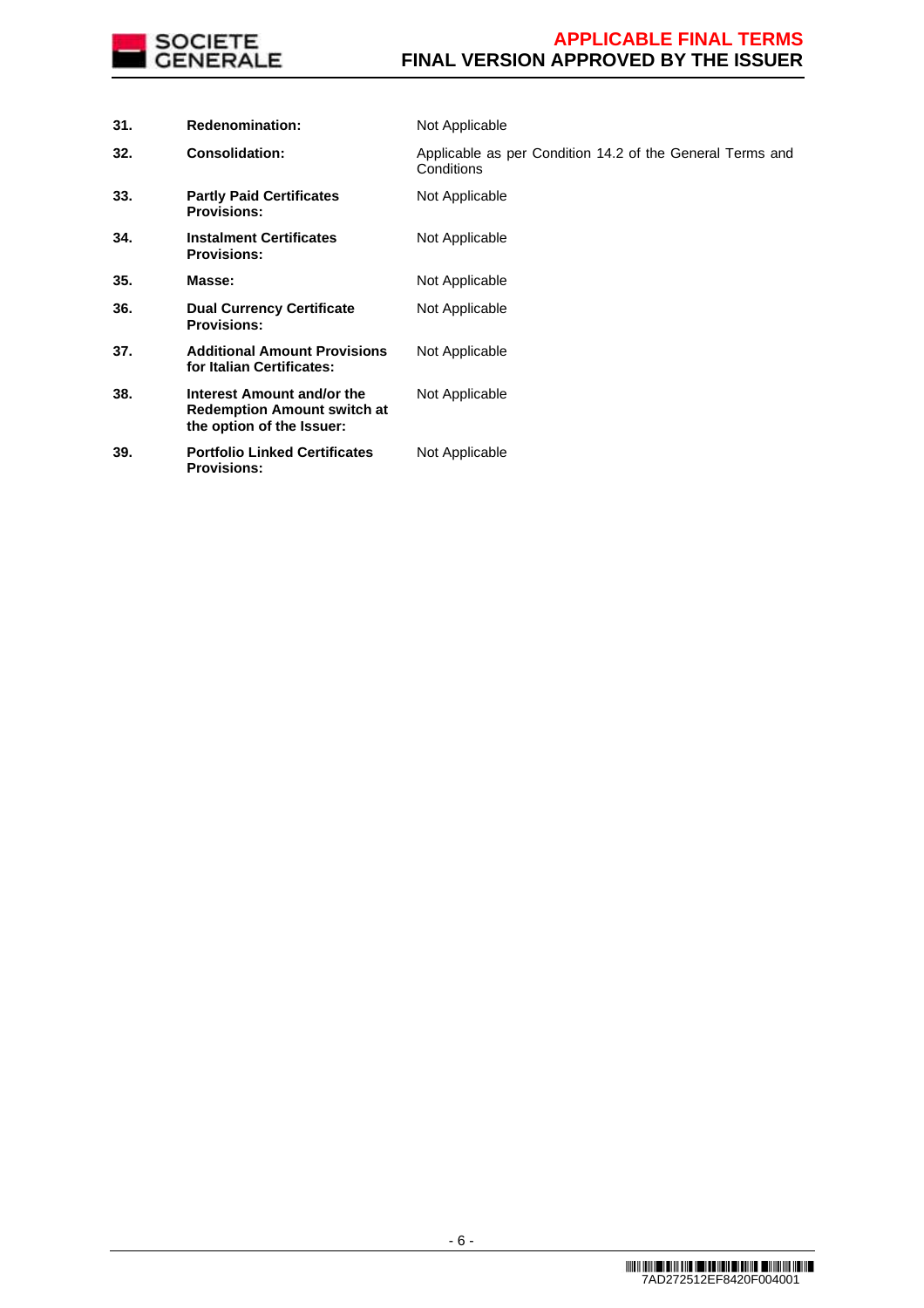

# **PART B – OTHER INFORMATION**

# **1. LISTING AND ADMISSION TO TRADING**

- **(i) Listing:** None
- **(ii) Admission to trading:** Application shall be made for the Certificates to be admitted to trading on the Multilateral Trading Facility ("MTF") named EuroTLX organized and managed by Borsa Italiana S.p.A. with effect from or as soon as practicable after the Issue Date. Société Générale, directly or through a third party appointed by it, will act as specialist for the Certificates, in accordance with the rules and regulations of EuroTLX.

 **There can be no assurance that the listing and trading of the Certificates will be approved with effect on the Issue Date or at all, provided that if Borsa Italiana S.p.A. does not release its decision of admission to trading within the day immediately preceding the Issue Date, Section 10 – paragraph "Conditions to which the offer is subject" of these Final Terms shall apply.**

**(iii) Estimate of total expenses related to admission to trading:** Not Applicable **(iv) Information required for Certificates to be listed on SIX Swiss Exchange:** Not Applicable

# **2. RATINGS**

The Certificates to be issued have not been rated.

## **3. INTERESTS OF NATURAL AND LEGAL PERSONS INVOLVED IN THE ISSUE/OFFER**

 Save for fees, if any, payable to the Dealer, and so far as the Issuer is aware, no person involved in the issue of the Certificates has an interest material to the offer.

The Dealer and its affiliates have engaged, and may in the future engage, in investment banking and/or commercial banking transactions with, and may perform other services for, the Issuer and its affiliates in the ordinary course of business.

 Société Générale will ensure the roles of provider of hedging instruments to the Issuer of the Certificates and Calculation Agent of the Certificates.

 The possibility of conflicts of interest between the different roles of Société Générale on one hand, and between those of Société Générale in these roles and those of the Certificateholders on the other hand cannot be excluded.

 Furthermore, given the banking activities of Société Générale, conflicts may arise between the interests of Société Générale acting in these capacities (including business relationship with the issuers of the financial instruments being underlyings of the Certificates or possession of non public information in relation with them) and those of the Certificateholders. Finally, the activities of Société Générale on the underlying financial instrument(s), on its proprietary account or on behalf of its customers, or the establishment of hedging transactions, may also have an impact on the price of these instruments and their liquidity, and thus may be in conflict with the interests of the Certificateholders.

# **4. REASONS FOR THE OFFER AND USE OF PROCEEDS**

**(i) Reasons for the offer and use of proceeds:**

The net proceeds from each issue of Certificates will be applied for the general financing purposes of the Société Générale Group, which include making a profit.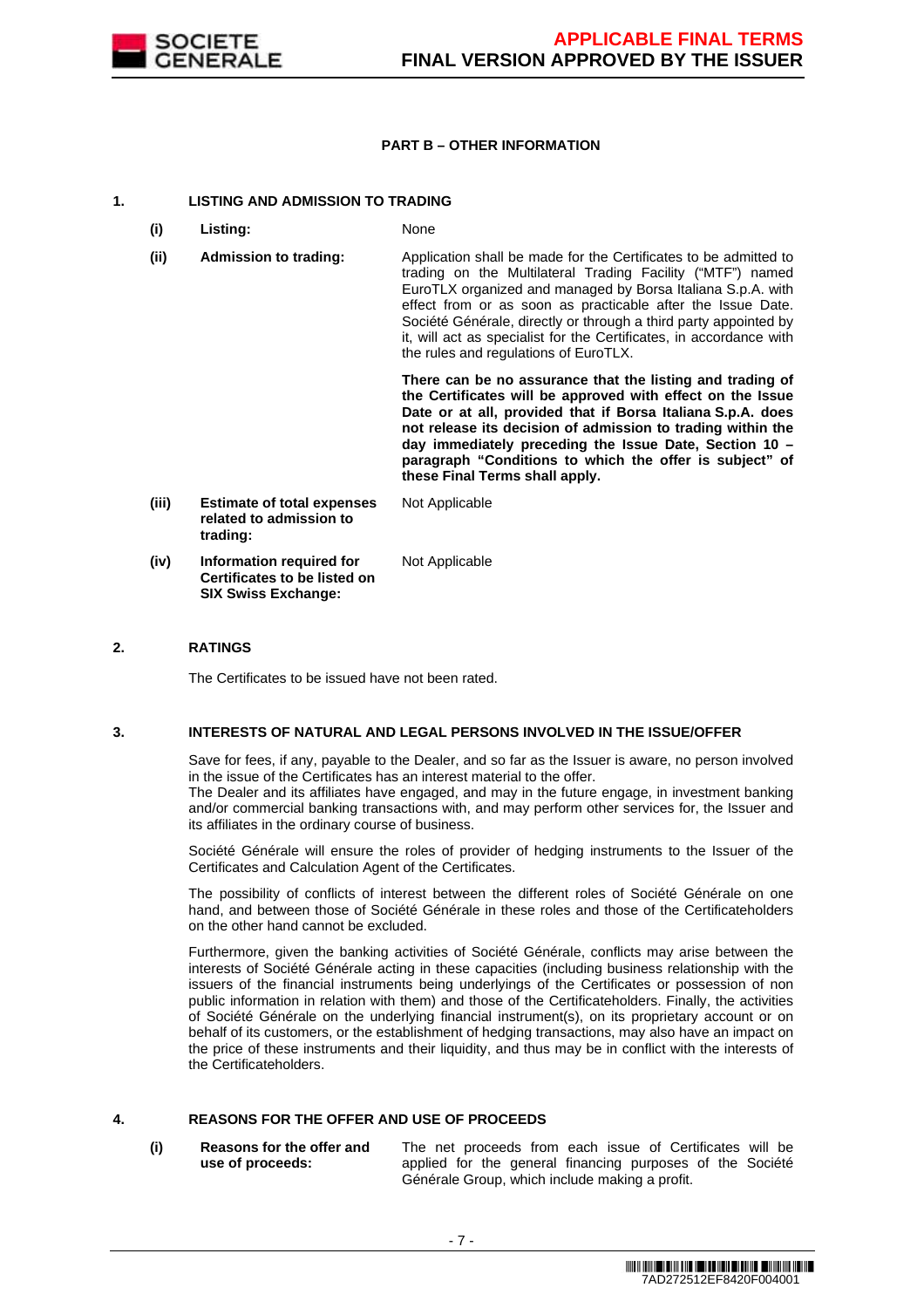

- **(ii) Estimated net proceeds:** Not Applicable
- **(iii) Estimated total expenses:** Not Applicable
- **5. INDICATION OF YIELD** (Fixed Rate Certificates only) Not Applicable
- **6. HISTORIC INTEREST RATES** (Floating Rate Certificates only)

Not Applicable

# **7. PERFORMANCE AND EFFECT ON VALUE OF INVESTMENT**

# **(i) PERFORMANCE OF FORMULA, EXPLANATION OF EFFECT ON VALUE OF INVESTMENT**  (Structured Certificates only)

 The value of the Certificates, the payment of a Coupon amount on a relevant Interest payment date to a Certificateholder, the payment of an automatic early redemption amount on a relevant automatic early redemption date, and the payment of a redemption amount to a Certificateholder on the Final Exercise Date will depend on the performance of the underlying asset(s), on the relevant valuation date(s).

 The value of the Certificates is linked to the positive or negative performance of one or several underlying instrument(s) within the basket. The amount(s) to be paid is/are determined on the basis of the condition which is satisfied (or not) if the performance of one or several underlying instrument(s) within the basket is higher than or equal to a predefined barrier performance.

 During the lifetime of the Certificates, the market value of these Certificates may be lower than the invested capital. Furthermore, an insolvency of the Issuer and/or the Guarantor may cause a total loss of the invested capital.

**The attention of the investors is drawn to the fact that they could sustain an entire or a partial loss of their investment.**

## **(ii) PERFORMANCE OF RATE(S) OF EXCHANGE AND EXPLANATION OF EFFECT ON VALUE OF INVESTMENT** (Dual Currency Certificates only)

Not Applicable

# **8. OPERATIONAL INFORMATION**

**(i) Security identification code(s): - ISIN code:** XS2314184313 **- Common code:** 231418431 **(ii) Clearing System(s):** Euroclear Bank S.A/N.V. (**Euroclear) /** Clearstream Banking société anonyme (**Clearstream**) **(iii) Delivery of the Certificates:** Delivery against payment **(iv) Calculation Agent:** Société Générale Tour Société Générale 17 Cours Valmy 92987 Paris La Défense Cedex France **(v) Paying Agent(s):** Société Générale Luxembourg SA 11, avenue Emile Reuter 2420 Luxembourg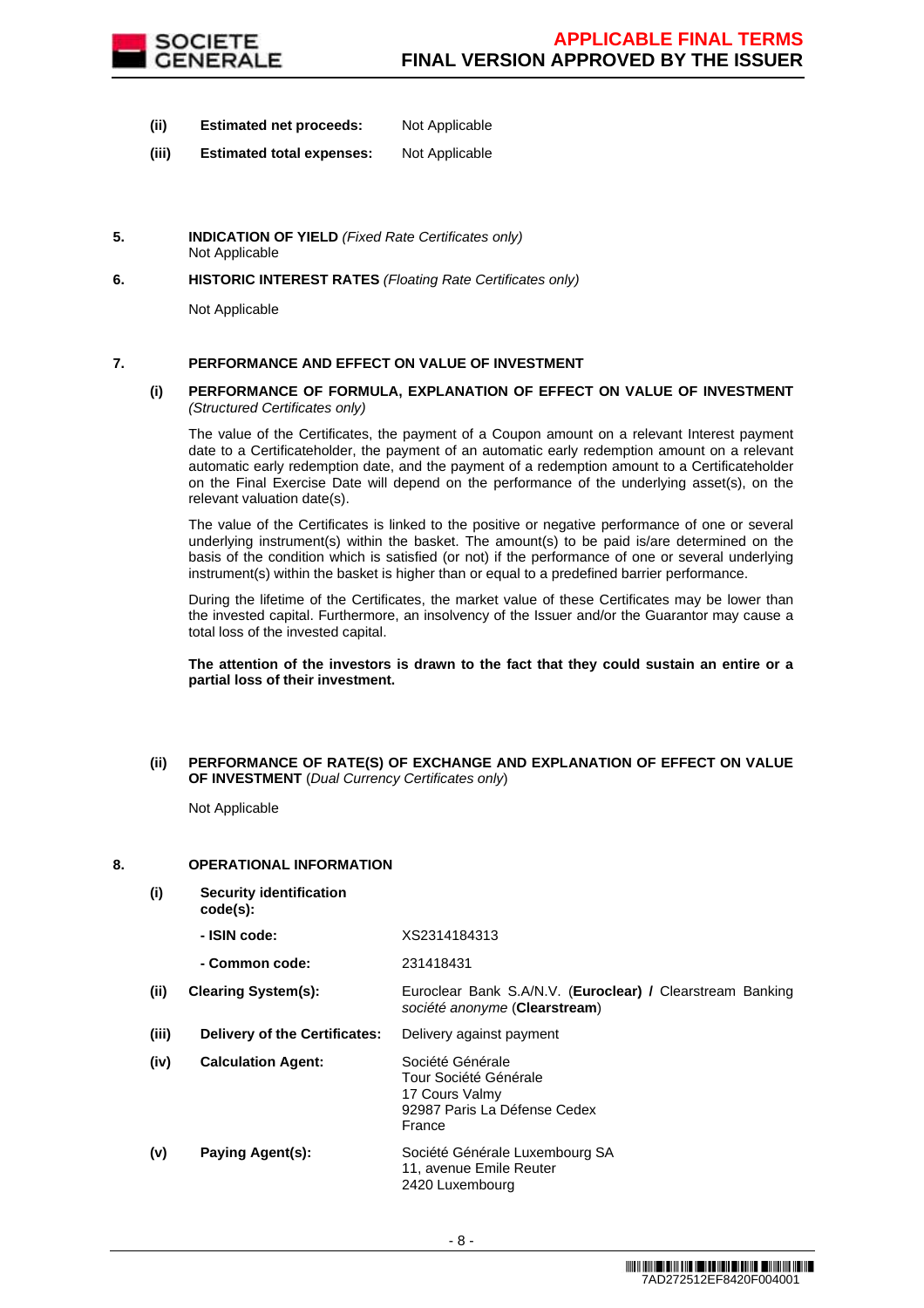

# Luxembourg

|    | (vi)       | Eurosystem eligibility of the<br><b>Certificates:</b>                                                                                  | No. Whilst the designation is specified as "no" at the date of<br>these Final Terms, should the Eurosystem eligibility criteria be<br>amended in the future such that the Certificates are capable of<br>meeting them the Certificates may then be deposited with one<br>of the ICSDs as common safekeeper (and registered in the<br>name of a nominee of one of the ICSDs acting as common<br>safekeeper). Note that this does not necessarily mean that the<br>Certificates will then be recognised as eligible collateral for<br>Eurosystem monetary policy and intraday credit operations by<br>the Eurosystem at any time during their life. Such recognition<br>will depend upon the ECB being satisfied that Eurosystem<br>eligibility criteria have been met. |
|----|------------|----------------------------------------------------------------------------------------------------------------------------------------|-----------------------------------------------------------------------------------------------------------------------------------------------------------------------------------------------------------------------------------------------------------------------------------------------------------------------------------------------------------------------------------------------------------------------------------------------------------------------------------------------------------------------------------------------------------------------------------------------------------------------------------------------------------------------------------------------------------------------------------------------------------------------|
|    | (vii)      | <b>Address and contact details</b><br>of Société Générale for all<br>administrative<br>communications relating to<br>the Certificates: | Société Générale<br>Tour Société Générale<br>17 Cours Valmy<br>92987 Paris La Défense Cedex<br>France<br>Name: Sales Support Services - Derivatives<br>Tel: +33 1 57 29 12 12 (Hotline)<br>Email: clientsupport-deai@sgcib.com                                                                                                                                                                                                                                                                                                                                                                                                                                                                                                                                        |
| 9. |            | <b>DISTRIBUTION</b>                                                                                                                    |                                                                                                                                                                                                                                                                                                                                                                                                                                                                                                                                                                                                                                                                                                                                                                       |
|    | (i)        | <b>Method of distribution:</b>                                                                                                         | Non-syndicated                                                                                                                                                                                                                                                                                                                                                                                                                                                                                                                                                                                                                                                                                                                                                        |
|    |            | - Dealer(s):                                                                                                                           | Société Générale<br>Tour Société Générale<br>17 Cours Valmy<br>92987 Paris La Défense Cedex<br>France                                                                                                                                                                                                                                                                                                                                                                                                                                                                                                                                                                                                                                                                 |
|    | $\sqrt{2}$ | Tatal aanamalaalan ar                                                                                                                  | There is no commission and/an expected note by the leave                                                                                                                                                                                                                                                                                                                                                                                                                                                                                                                                                                                                                                                                                                              |

#### **(ii) Total commission and concession:** There is no commission and/or concession paid by the Issuer to the Dealer or the Managers.

 Société Générale shall pay to Deutsche Bank SpA an upront placement fee of up to 2.00% of the nominal amount of Certificates effectively placed by such Distributor as of the Issue **Date.** 

The Certificates are not Specified Certificates for purposes of

- **(iii) TEFRA rules:** Not Applicable
- **(iv) Non-exempt Offer Consent of the Issuer to use the Base Prospectus during the Offer Period:** A Non-exempt offer of the Certificates may be made by the Dealer and any **Initial Authorised Offeror** below mentioned, any **Additional Authorised Offeror**, the name and address of whom will be published on the website of the Issuer (http://prospectus.socgen.com) in the Non-exempt Offer jurisdiction(s) (**Non-exempt Offer Jurisdiction(s)**) during the offer period (**Offer Period**) as specified in the paragraph "Terms and Conditions of the Offer" below. **- Individual Consent / Name(s)**  Applicable / Deutsche Bank SpA, Piazza del Calendario, 3,

**and address(es) of any Initial Authorised Offeror:** 20126 Milano

the Section 871(m) Regulations.

Not Applicable

 **- General Consent/ Other conditions to consent:**

- **(v) U.S. federal income tax considerations:**
- **(vi) Prohibition of Sales to EEA and UK Retail Investors:** Not Applicable
- **10. TERMS AND CONDITIONS OF THE OFFER**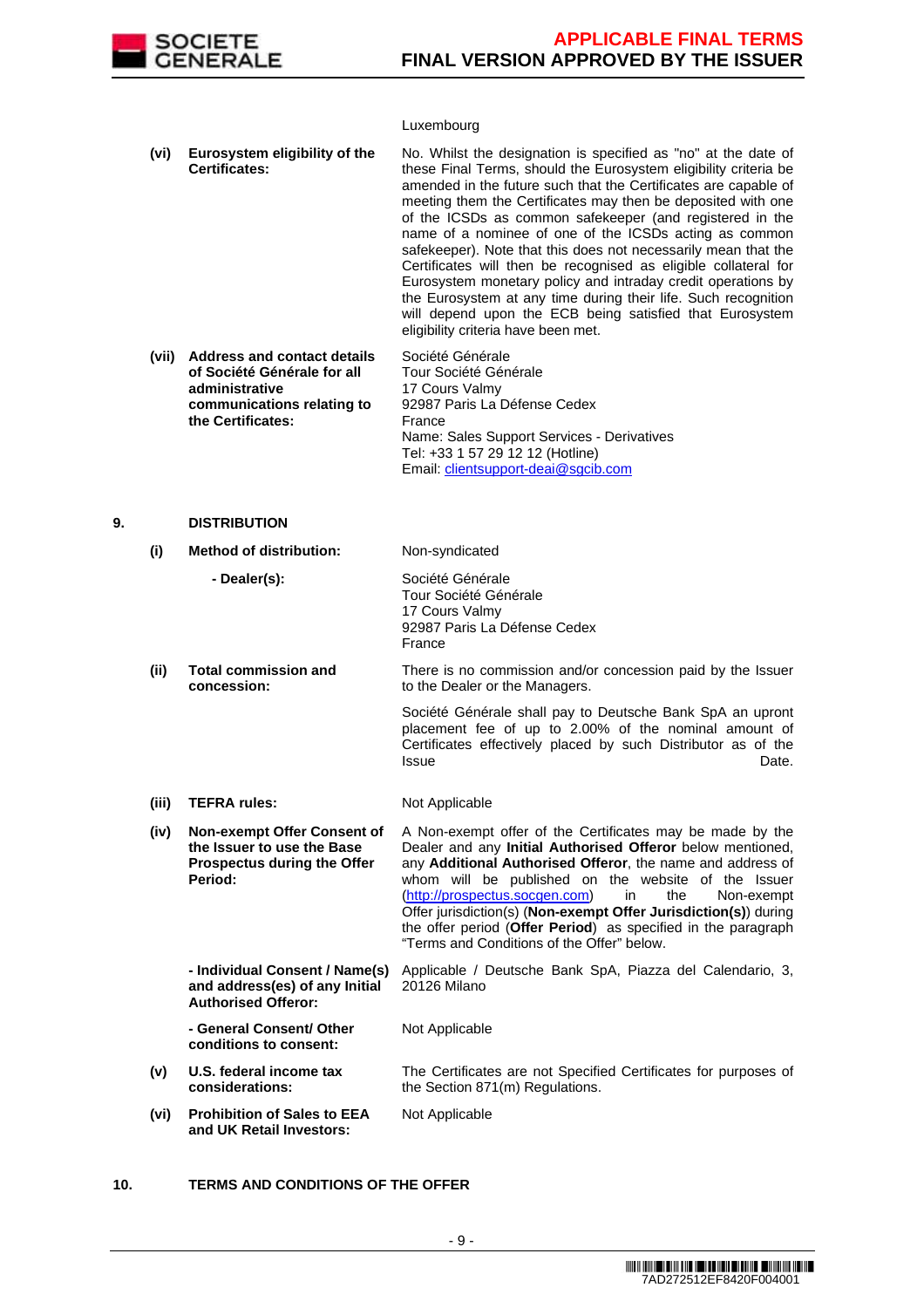

 **- Non-exempt Offer Jurisdiction(s):**

Italy

- Offer Period: From and including May 19, 2021 at 9.00 a.m. Central European Time (CET) to and including May 26, 2021 at 4.00 p.m. CET, subject to any early closing of the Offer Period as described below.

The Certificates will be distributed:

(a) within the premises of the Distributors (at their offices and branches);

(b) through door-to-door selling (fuori sede) pursuant to Articles 30 and 31 of the Italian Legislative Decree No. 58 of 24<sup>th</sup> February 1998, as amended from time to time (the **"Italian Financial Services Act"**) from and including May 19, 2021 at 9.00 a.m. Central European Time (CET) to and including May 21, 2021 at 4.00 p.m. CET; and

(c) through long distance selling techniques (tecniche di comunicazione a distanza) pursuant to article 32 of the Italian Financial Services Act May 19, 2021 at 9.00 a.m. Central European Time (CET) to and including May 14, 2021 at 4.00 p.m. CET,

subject to any early closing of the Offer Period as described below.

The Distributor intending to distribute Certificates through doorto-door selling (fuori sede) pursuant to article 30 of the Italian Financial Services Act will collect the acceptance forms - other than directly at their branches and offices - through financial advisors for door-to-door selling (consulenti finanziari abilitati all'offerta fuori sede) pursuant to Article 31 of the Italian Financial Services Act.

Pursuant to Article 30, paragraph 6, of the Italian Financial Services Act, the validity and enforceability of contracts entered into through door-to-door selling (fuori sede) is suspended for a period of 7 (seven) days from the date of subscription of the acceptance form by the relevant investor.

Within such period investors may notify the relevant Distributor of their withdrawal without payment of any charge or commission.

The Certificates will be also offered through long distance selling techniques (tecniche di comunicazione a distanza) pursuant to article 32 of the Italian Financial Services Act *(i.e.,* through the trading-online platform of the Distributors and/or recorded telephone orders). In this case, investors may purchase the Certificates via the internet, after being identified<br>by the Distributor, by using their personal by the Distributor, by using their personal password/identification codes. Pursuant to article 67-duodecies of the Italian Legislative Decree No. 206/2005 as amended (the so called "Codice del Consumo"), the validity and enforceability of the contracts entered into through long distance selling techniques (tecniche di comunicazione a distanza) is suspended for a period of 14 (fourteen) days from the date of subscription of the acceptance form by the relevant investor. Within such period investors may notify the relevant Distributor of their withdrawal without any charge or commission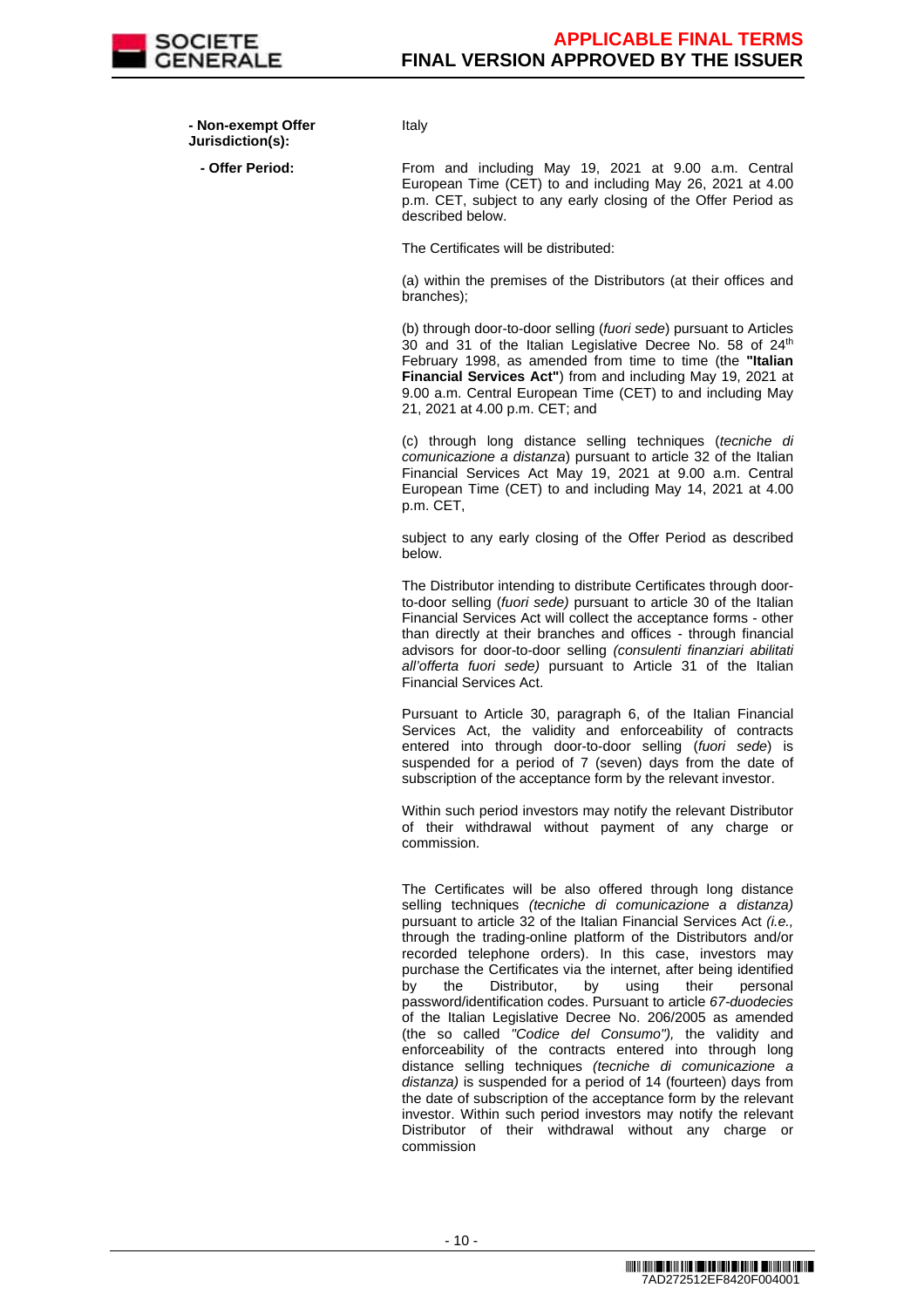

| - Offer Price:    |                                                                                                              | The Certificates will be offered at the Issue Price of which up to<br>a maximum of 2.00 % is represented by distribution fee<br>payable upfront by the Guarantor to the Distributor                                                                                                                                                                                                                                                                                                                                                                                                                                                                                                                               |
|-------------------|--------------------------------------------------------------------------------------------------------------|-------------------------------------------------------------------------------------------------------------------------------------------------------------------------------------------------------------------------------------------------------------------------------------------------------------------------------------------------------------------------------------------------------------------------------------------------------------------------------------------------------------------------------------------------------------------------------------------------------------------------------------------------------------------------------------------------------------------|
| offer is subject: | - Conditions to which the                                                                                    | Offers of the Certificates are conditional on their issue and, on<br>any additional conditions set out in the standard terms of<br>business of the financial intermediaries, notified to investors by<br>such relevant financial intermediaries.                                                                                                                                                                                                                                                                                                                                                                                                                                                                  |
|                   |                                                                                                              | The Issuer reserves the right to close the Offer Period prior to<br>stated<br>expiry<br>for<br>its<br>any<br>reason.<br>The Issuer reserves the right to withdraw the offer and cancel<br>the issuance of the Certificates for any reason at any time on<br>or prior to the Issue Date. For the avoidance of doubt, if any<br>application has been made by a potential investor and the<br>Issuer exercises such right, no potential investor shall be<br>entitled to subscribe or otherwise acquire the Certificates.<br>In each case, a notice to the investors on the early termination<br>or the withdrawal, as applicable, will be published on the<br>website of the Issuer (http://prospectus.socgen.com). |
|                   |                                                                                                              | The validity of the offer is subject to the condition that the<br>decision of admission to trading on EuroTLX is released<br>by Borsa Italiana S.p.A. by not later than on the day<br>immediately preceding the Issue Date; otherwise, the offer will<br>be deemed withdrawn and the issuance cancelled. The Issuer<br>undertakes to file the relevant application with Borsa<br>Italiana S.p.A. in due time to allow Borsa Italiana S.p.A. to<br>release a decision, according to its rules, within the day<br>immediately preceding the Issue Date.                                                                                                                                                             |
|                   | - Description of the<br>application process:                                                                 | The distribution activity will be carried out in accordance with<br>the financial intermediary's usual procedures. Prospective<br>investors will not be required to enter into any contractual<br>arrangements directly with the Issuer in relation to the<br>subscription of the Certificates.                                                                                                                                                                                                                                                                                                                                                                                                                   |
| applicants:       | - Description of possibility<br>to reduce subscriptions and<br>manner for refunding<br>excess amount paid by | Not Applicable                                                                                                                                                                                                                                                                                                                                                                                                                                                                                                                                                                                                                                                                                                    |
| application:      | - Details of the minimum<br>and/or maximum amount of                                                         | Minimum amount of application : EUR 100 (i.e. 1 Certificate)                                                                                                                                                                                                                                                                                                                                                                                                                                                                                                                                                                                                                                                      |
|                   | - Details of the method and<br>time limits for paying up and<br>delivering the Certificates:                 | The Certificates will be issued on the Issue Date against<br>payment to the Issuer of the net subscription moneys.<br>However, the settlement and delivery of the Certificates will be<br>executed through the Dealer mentioned above. Investors will<br>be notified by the relevant financial intermediary of their<br>allocations of Certificates and the settlement arrangements in<br>respect thereof.                                                                                                                                                                                                                                                                                                        |
|                   |                                                                                                              | The settlement and the delivery of the securities will be<br>executed through the Dealer mentioned above only for<br>technical reasons. However, the Issuer will be the only offeror<br>and as such will assume all the responsibilities in connection<br>with the information contained in the Final Terms together with<br>the Base Prospectus.                                                                                                                                                                                                                                                                                                                                                                 |
| made public:      | - Manner and date in which<br>results of the offer are to be                                                 | Publication<br>the<br>website<br>the<br><b>Issuer</b><br>οf<br>on<br>(http://prospectus.socgen.com) and in a daily newspaper of<br>general circulation in the relevant place(s) of listing and/or<br>public offer at the end of the subscription period if required by<br>local regulation.                                                                                                                                                                                                                                                                                                                                                                                                                       |
|                   | - Procedure for exercise of<br>any right of pre-emption,                                                     | Not Applicable                                                                                                                                                                                                                                                                                                                                                                                                                                                                                                                                                                                                                                                                                                    |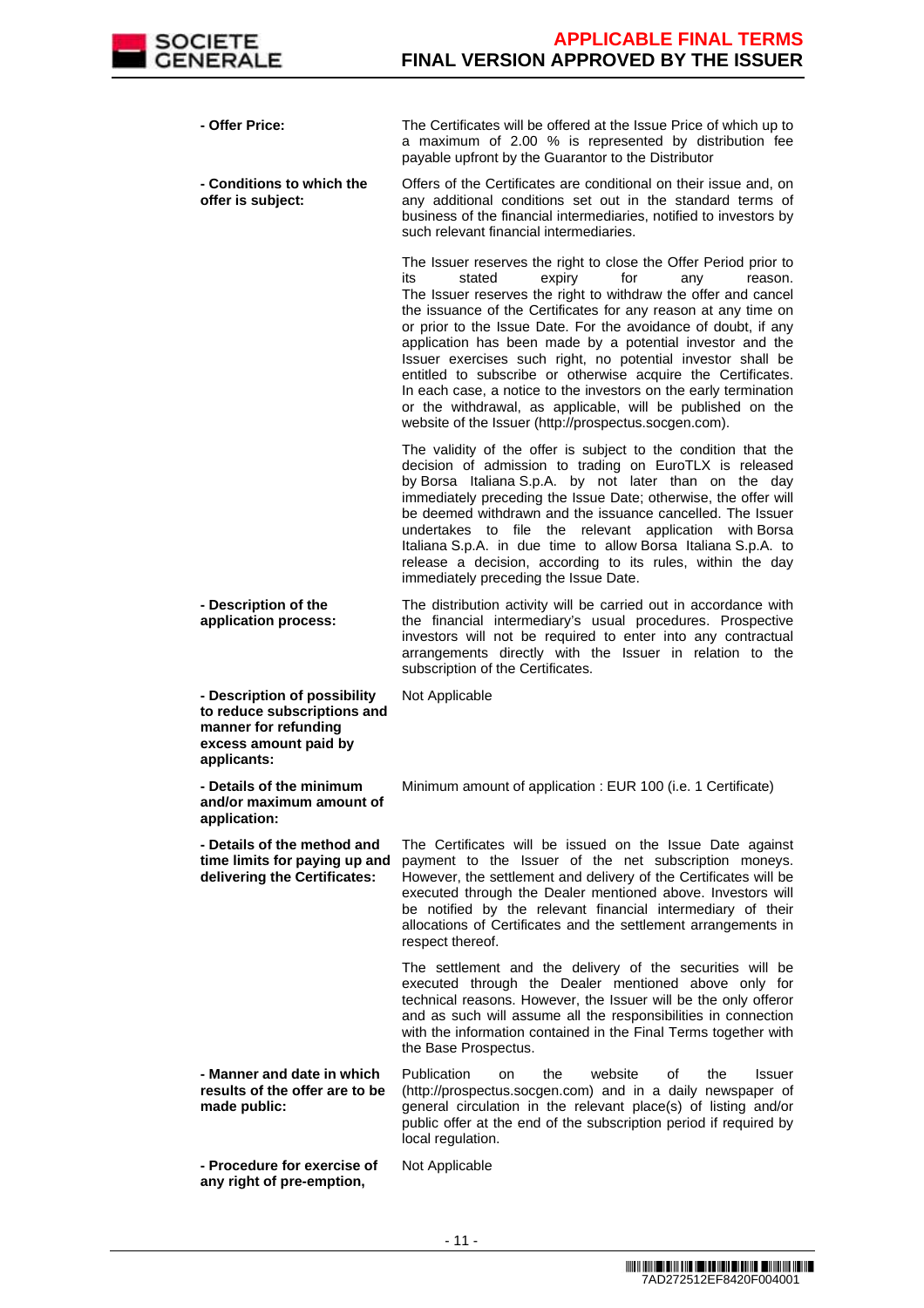

| exercised: | negotiability of subscription<br>rights and treatment of<br>subscription rights not                                                                   |                                                                                                                                                                                                                                                                                                                                                                                               |
|------------|-------------------------------------------------------------------------------------------------------------------------------------------------------|-----------------------------------------------------------------------------------------------------------------------------------------------------------------------------------------------------------------------------------------------------------------------------------------------------------------------------------------------------------------------------------------------|
|            | - Whether tranche(s)<br>has/have been reserved for<br>certain countries:                                                                              | Not Applicable                                                                                                                                                                                                                                                                                                                                                                                |
|            | - Process for notification to<br>applicants of the amount<br>allotted and the indication<br>whether dealing may begin<br>before notification is made: | Not Applicable                                                                                                                                                                                                                                                                                                                                                                                |
| purchaser: | - Amount of any expenses<br>and taxes specifically<br>charged to the subscriber or                                                                    | Taxes charged in connection with the subscription, transfer,<br>purchase or holding of the Certificates must be paid by the<br>Certificateholders and neither the Issuer nor the Guarantor<br>shall have any obligation in relation thereto; in that respect,<br>Certificateholders shall consult professional tax advisers to<br>determine the tax regime applicable to their own situation. |
|            |                                                                                                                                                       | The entry costs, included in the Issue Price and determined as<br>of 12/05/2021 (the launch date of the issuance), charged to<br>the investor by the lesuer or the Offerer are equal to 2.58850/                                                                                                                                                                                              |

of 12/05/2021 (the **launch date of the issuance**), charged to the investor by the Issuer or the Offeror are equal to 2.5885% (2.00% placement fee, 0.5885% other costs). The entry costs and potential recurrent costs and potential anticipated exit penalties may have an impact on the return the investor may obtain from his investment.

# **11. ADDITIONAL INFORMATION**

| - Minimum investment in the<br><b>Certificates:</b>                                                                                                    | EUR 100 (i.e. 1 Certificate)                              |
|--------------------------------------------------------------------------------------------------------------------------------------------------------|-----------------------------------------------------------|
| - Minimum Trading Lot:                                                                                                                                 | EUR 100 (i.e. 1 Certificate)                              |
| - Location where the<br><b>Prospectus, any Supplements</b><br>thereto and the Final Terms<br>can be collected or inspected<br>free of charge in Italy: | Société Générale,<br>Via Olona n.2, 20123 Milano<br>Italy |

# **12. PUBLIC OFFERS IN SWITZERLAND**

Not Applicable

# **13. BENCHMARK REGULATION**

**Benchmark:** Not Applicable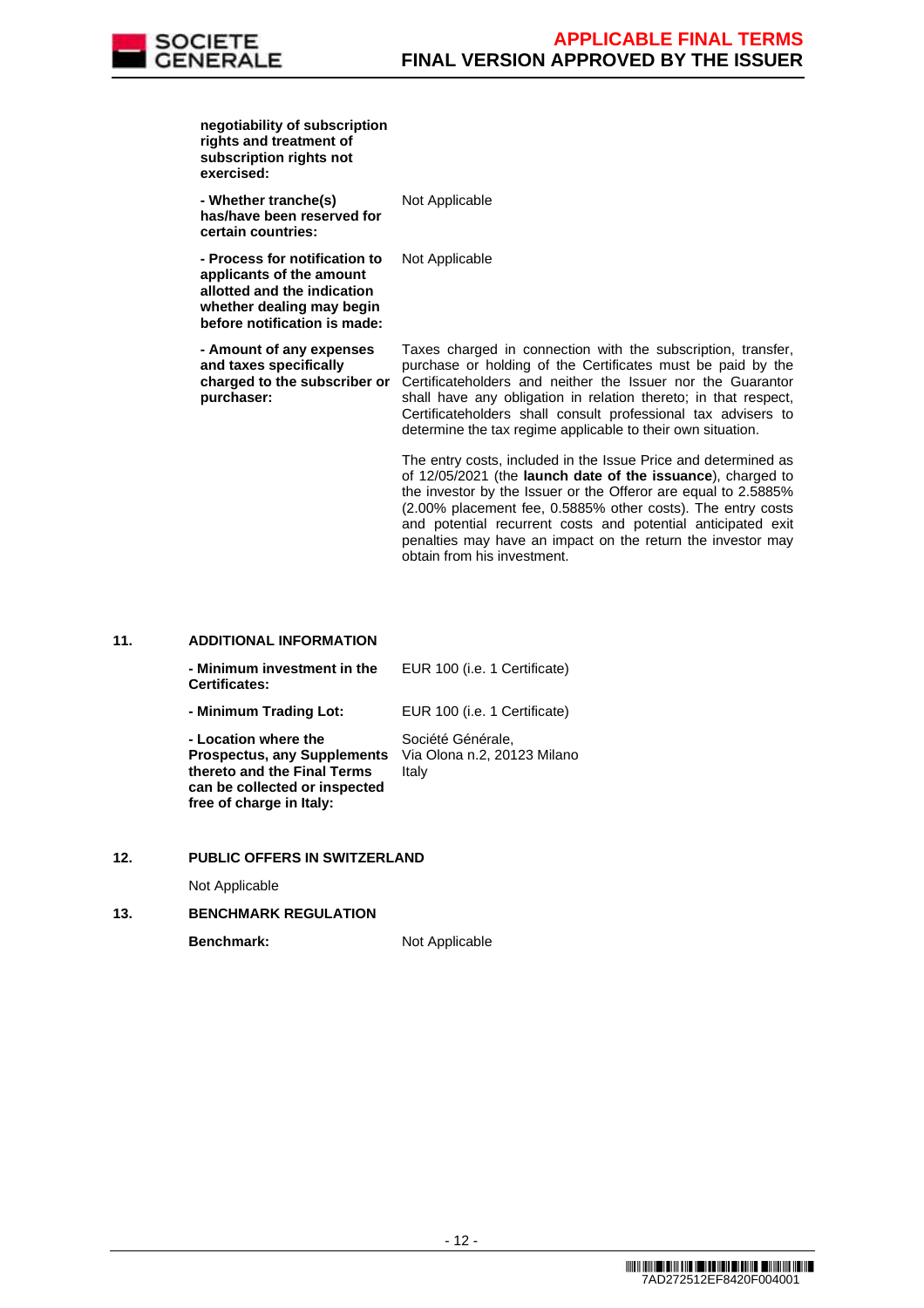

# **ISSUE SPECIFIC SUMMARY**

# **SECTION A – INTRODUCTION INCLUDING WARNINGS**

**ISIN code** : XS2314184313

#### **Issuer : SG Issuer**

Domicile: 16, boulevard Royal, L-2449 Luxembourg

Telephone number : + 352 27 85 44 40

Legal entity identifier (LEI) : 549300QNMDBVTHX8H127

## **Offeror and/or entity requesting the admission to trading :**

Société Générale

Tour Société Générale - 17 Cours Valmy

92987 Paris La Défense Cedex, France

Domicile : 29, boulevard Haussmann, 75009 Paris, France.

Legal entity identifier (LEI) : O2RNE8IBXP4R0TD8PU41

#### **Identity and contact details of the competent authority approving the prospectus:**

Approved by the Commission de Surveillance du Secteur Financier (CSSF)

283, route d'Arlon L-2991, Luxembourg

Telephone number: (352) 26 25 11

E-Mail : direction@cssf.lu

**Date of approval of the prospectus:** 05/06/2020

#### **WARNINGS**

This summary must be read as an introduction to the base prospectus (the **Base Prospectus**).

Any decision to invest in the certificates (the **Certificates**) should be based on a consideration of the Base Prospectus as a whole by the investor.

#### **Prospective investors should be aware that these Certificates may be volatile and that they may receive no interest and may lose all or a substantial portion of their principal.**

Where a claim relating to the information contained in the Base Prospectus and the applicable Final Terms is brought before a court, the plaintiff investor might, under the national legislation of the Member States, have to bear the costs of translating the Base Prospectus before the legal proceedings are initiated.

Civil liability attaches only to those persons who have tabled this summary, including any translation thereof, but only if the summary is misleading, inaccurate or inconsistent when read together with the other parts of the Base Prospectus or it does not provide, when read together with the other parts of the Base Prospectus, key information in order to aid investors when considering whether to invest in the Certificates.

**You are about to buy a product which is not simple and which may be difficult to understand.**

# **SECTION B – KEY INFORMATION ON THE ISSUER**

## **WHO IS THE ISSUER OF THE SECURITIES?**

**Issuer : SG Issuer** (or the **Issuer**)

Domicile: 16, boulevard Royal, L-2449 Luxembourg

Legal form: Public limited liability company (société anonyme).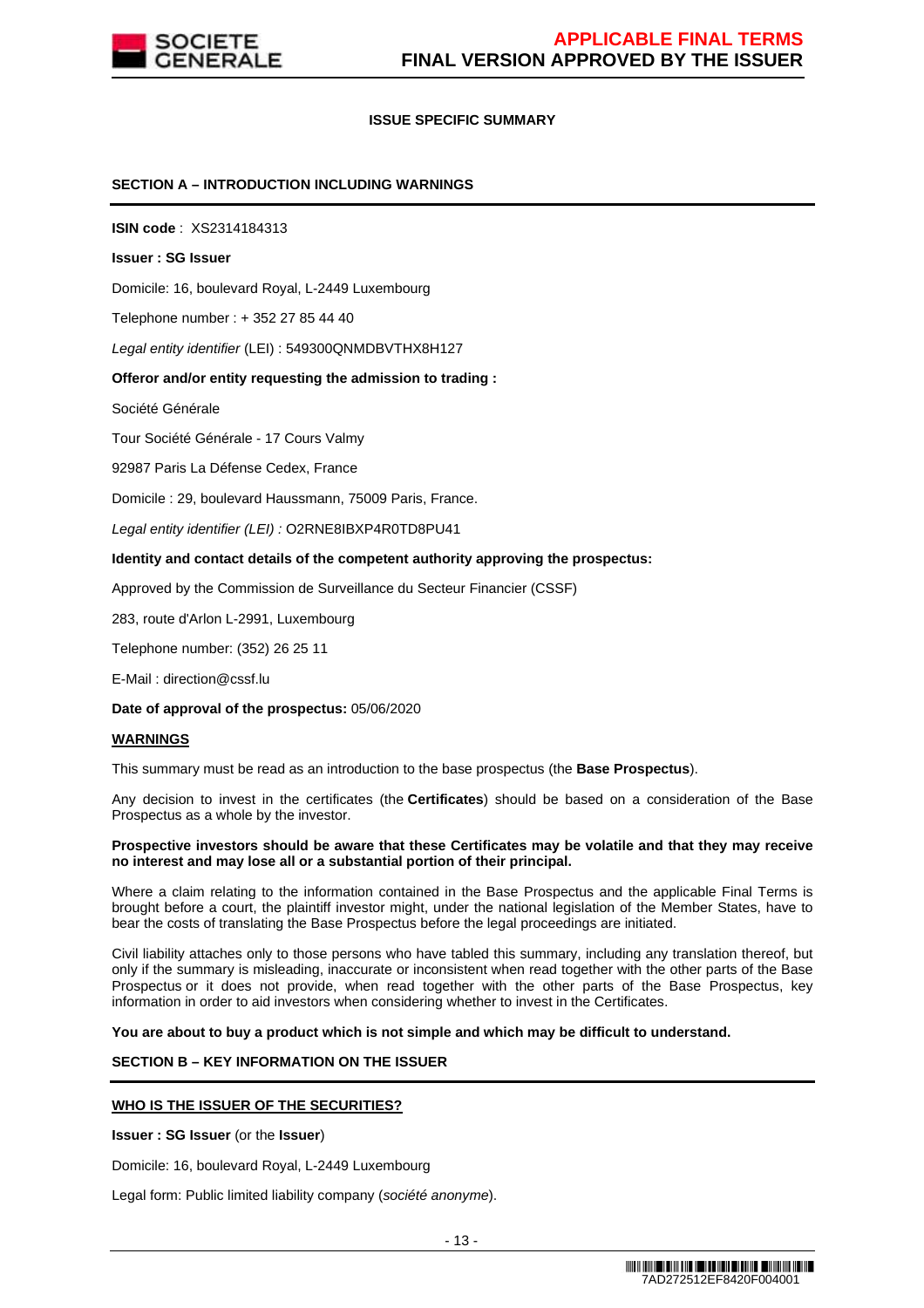

Legal entity identifier (LEI) : 549300QNMDBVTHX8H127

Legislation under which the Issuer operates: Luxembourg law.

Country of incorporation: Luxembourg.

## **Statutory auditors : Ernst & Young S.A.**

The principal activity of SG Issuer is raising finance by the issuance of warrants as well as debt securities designed to be placed to institutional customers or retail customers through the distributors associated with Société Générale. The financing obtained through the issuance of such debt securities is then lent to Société Générale and to other members of the Group.

The Issuer is a 100% subsidiary of Société Générale Luxembourg S.A. who is itself a 100 % subsidiary of Société Générale and is consolidated by global integration.

In accordance with it bylaws, the Issuer is managed by an Executive Board under the supervision of a Supervisory Councel. The members of the Executive Board are Laurent Weil, Thierry Bodson, Pascal Jacob, Yves Cacclin, Alexandre Galliche and Estelle Stephan Jaspard (each individually a Director and collectively the Executive Board). Laurent Weil, Thierry Bodson, Pascal Jacob, Yves Cacclin, Alexandre Galliche et Estelle Stephan Jaspard exercice their activities full time within Société Générale group.

## **WHAT IS THE KEY FINANCIAL INFORMATION REGARDING THE ISSUER?**

# **Income statement**

| ∥(en K€)              | 31 December 2019 | 31 December 2018 |
|-----------------------|------------------|------------------|
|                       | (audited)        | (audited)        |
| Operating profit/loss | 210              | 251              |

**Balance sheet**

| (en K€)                                                                     | 31 December<br>2019<br>(audited) | 31 December<br>2018<br>(audited) |
|-----------------------------------------------------------------------------|----------------------------------|----------------------------------|
| Net financial debt (long term debt plus short term debt minus<br>$ cash) *$ | $-17975$                         | $-31584$                         |
| Current ratio (current assets/current liabilities)                          | N/A                              | N/A                              |
| Debt to equity ratio (total liabilities/total shareholder equity)           | N/A                              | N/A                              |
| Interest cover ratio (operating income/interest expense)                    | N/A                              | N/A                              |

\*the Net financial debt is calculated on the basis of the following elements :

| ∥Net financial debt             | 31/12/2019 | 30/06/2019 | 31/12/2018 | 30/06/2018 | 31/12/2017 |
|---------------------------------|------------|------------|------------|------------|------------|
| Convertible Bond into Share (1) | 48 000     | 48 000     | 48 000     | 48 000     | 48 000     |
| Cash and cash equivalents (2)   | $-65975$   | $-92164$   | $-79584$   | $-69221$   | -114 889   |
| ⊺Total                          | $-17975$   | $-44164$   | $-31584$   | $-21221$   | $-66889$   |

(1) classified within the line Financial liabilities at amortized cost, see note 4.3 in the 2019 financial statements and in the 2019 condensed interim financial statements

(2) classified in the Balance Sheet.

#### **Cash flow**

| (en K€)                                  | 31 December 2019<br>(audited) | 31 December 2018<br>(audited) |
|------------------------------------------|-------------------------------|-------------------------------|
| Net cash flows from operating activities | 44 845                        | 4 2 1 4                       |
| Net cash flows from financing activities | (58454)                       | (39519)                       |
| Net cash flows from investing activities |                               |                               |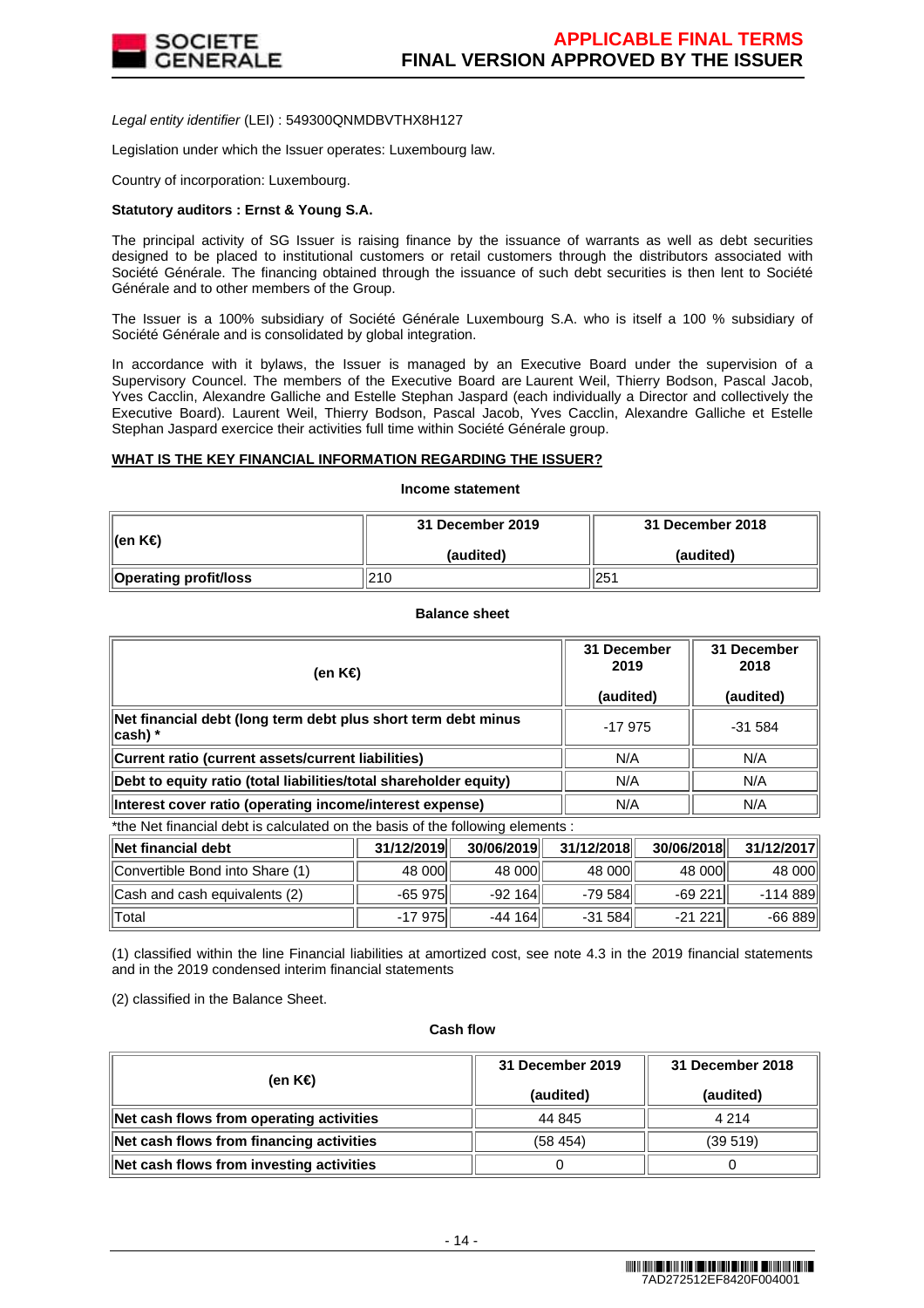

# **WHAT ARE THE KEY RISKS THAT ARE SPECIFIC TO THE ISSUER?**

In the event of default or bankruptcy of the Issuer, the investor has recourse only against Société Générale and there is a risk of total or partial loss of the amount invested or conversion into securities (equity or debt) or postponement of maturity, in the event of bail-in affecting the Issuer's securities or Société Générale's structured certificates, without any guarantee or compensation.

# **SECTION C. KEY INFORMATION ON THE SECURITIES**

# **WHAT ARE THE MAIN FEATURES OF THE SECURITIES?**

**ISIN Code :** XS2314184313 **Number of Certificates :** up to 50000

| <b>Product Currency</b>      | <b>EUR</b>                                                                                                 |              | <b>Settlement</b><br><b>Currency</b>    | <b>EUR</b>                                                          |                                                    |                 |
|------------------------------|------------------------------------------------------------------------------------------------------------|--------------|-----------------------------------------|---------------------------------------------------------------------|----------------------------------------------------|-----------------|
| Listing                      | EuroTLX, a Multilateral Trading<br>Facility organized and managed Nominal Value<br>by Borsa Italiana S.p.A |              |                                         | EUR 100 per Certificate                                             |                                                    |                 |
| Minimum<br><b>Investment</b> | <b>EUR 100</b>                                                                                             |              |                                         | <b>Issue Price</b>                                                  | 100% of the Nominal Value                          |                 |
| <b>Final Exercise Date</b>   | 21/05/2024                                                                                                 |              |                                         | <b>Minimum</b><br><b>Reimbursement</b>                              | No, you can lose up to the full<br>invested amount |                 |
| <b>Capital Barrier</b>       | 70%                                                                                                        |              | <b>Capital Barrier Type</b>             | Finall<br>Observed<br>the<br><sub>on</sub><br>Observation Date only |                                                    |                 |
| <b>Coupon Barrier</b>        | 70%                                                                                                        |              | Coupon                                  | 4%                                                                  |                                                    |                 |
| Early<br><b>Barrier</b>      | Redemption<br>100%                                                                                         |              |                                         |                                                                     |                                                    |                 |
| <b>Underlying</b>            | <b>Identifier</b>                                                                                          |              |                                         | <b>Relevant Exchange</b>                                            |                                                    | <b>Currency</b> |
| Meituan                      | KYG596691041                                                                                               |              | The Stock Exchange Of Hong Kong Limited |                                                                     | <b>HKD</b>                                         |                 |
|                              | Alibaba Group Holding Ltd<br>US01609W1027                                                                  |              | New York Stock Exchange                 |                                                                     | <b>USD</b>                                         |                 |
| Baidu Inc                    |                                                                                                            | US0567521085 |                                         | Nasdaq Stock Exchange                                               |                                                    | <b>USD</b>      |

This product is a certificate governed by English law.

This product is designed to provide a conditional coupon on a periodic basis. It is possible for the product to be automatically redeemed early based on pre-defined conditions. If the product is not redeemed early, both the coupon and the capital redemption at maturity will be linked to the performance of the underlyings. Your capital will be fully at risk when investing in this product.

The Reference Underlying is the Underlying with the lowest observed level on the relevant observation.

Coupon

Provided that the product has not been previously redeemed early:

- On each Coupon Observation Date, if the level of the Reference Underlying is at or above the Coupon Barrier, you will receive on the payment date:

The Coupon multiplied by the number of periods the product has elapsed since inception, minus the sum of coupons already paid.

- Otherwise, you will not receive the Coupon.

A period corresponds to three months.

Automatic Early Redemption

On any Early Redemption Observation Date, if the level of the Reference Underlying is at or above the Early Redemption Barrier, the product will be redeemed early and you will receive 100% of the Nominal Value.

Final Redemption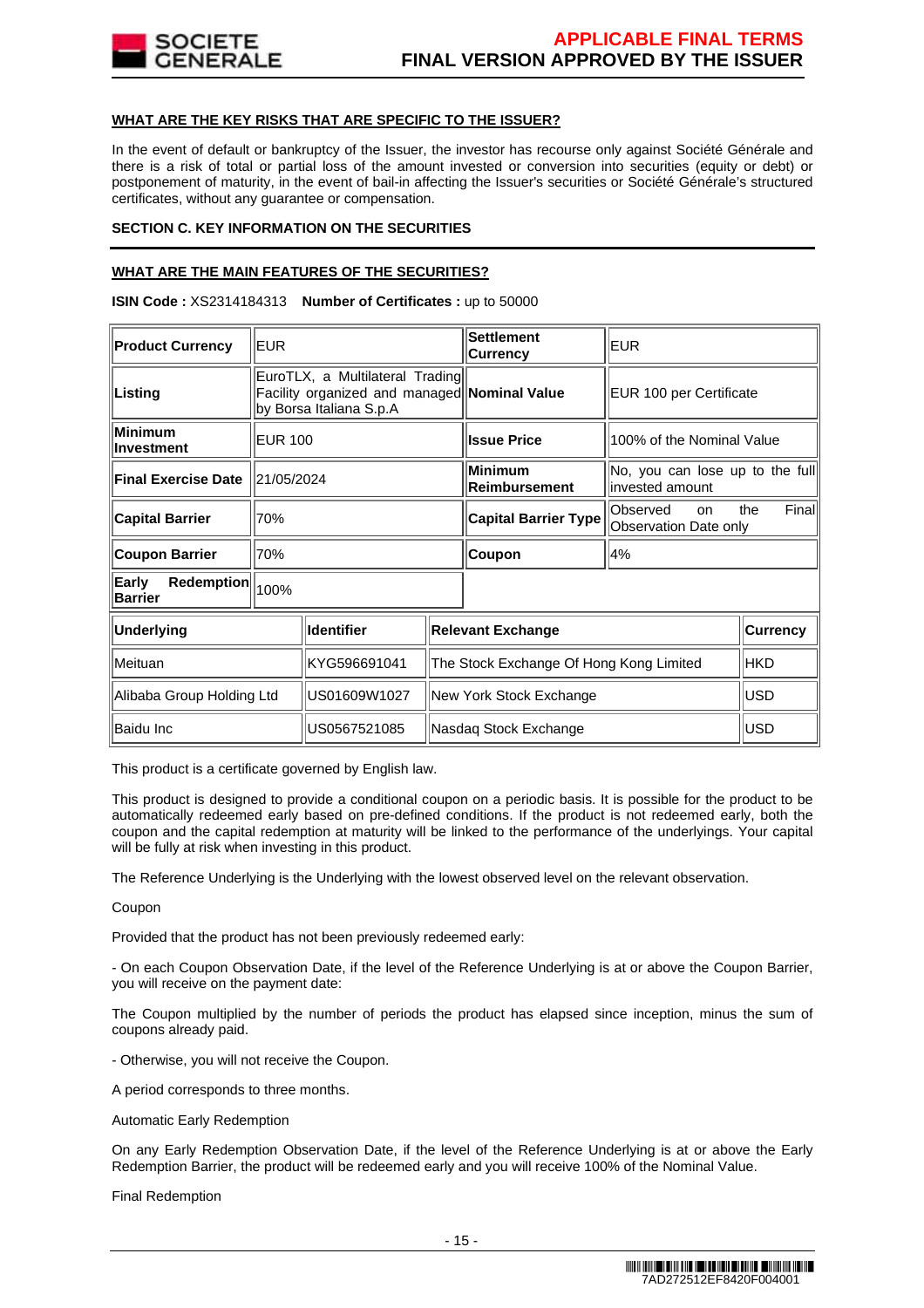

On the Final Exercise Date, provided that the product has not been redeemed early, you will receive a Final Exercise Amount.

- If the Final Level of the Reference Underlying is at or above the Capital Barrier, you will receive:

100% of the Nominal Value.

- Otherwise, you will receive the Final Level of the Reference Underlying multiplied by the Nominal Value. In this scenario, you will suffer a partial or total loss of your invested amount.

Additional Information

- The level of each Underlying corresponds to its value expressed as a percentage of its Initial Value.

- The Initial Value of each Underlying is its value observed on the Initial Observation Date.
- The Final Level is the level of the Reference Underlying observed on the Final Observation Date.
- Coupons are expressed as a percentage of the Nominal Value.

- Extraordinary events may lead to changes to the product's terms or the early termination of the product and could result in losses on your investment

- The product is available through a public offering during the applicable offering period in the following jurisdiction(s): Italy

| <b>Issue Date</b>                 | 31/05/2021                                                                                                                                                     |
|-----------------------------------|----------------------------------------------------------------------------------------------------------------------------------------------------------------|
| <b>Initial Observation Date</b>   | 14/05/2021                                                                                                                                                     |
| <b>Final Observation Date</b>     | 14/05/2024                                                                                                                                                     |
| <b>Final Exercise Date</b>        | 21/05/2024                                                                                                                                                     |
| Coupon<br>Dates                   | Observation 16/08/2021, 15/11/2021, 14/02/2022, 16/05/2022, 15/08/2022, 14/11/2022,<br> 14/02/2023, 15/05/2023, 14/08/2023, 14/11/2023, 14/02/2024, 14/05/2024 |
| Early<br><b>Observation Dates</b> | <b>Redemption</b> 15/11/2021, 14/02/2022, 16/05/2022, 15/08/2022, 14/11/2022,<br>14/02/2023.<br>15/05/2023, 14/08/2023, 14/11/2023, 14/02/2024                 |

## **Waiver of Set-off rights**

The Certificateholders waive any right of set-off, compensation and retention in relation to the Certificates, to the extent permitted by law.

## **Submission to jurisdiction:**

The Issuer accepts the competence of the courts of England in relation to any dispute against the Issuer, but accepts that such Certificateholders may bring their action before any other competent court.

## **Ranking:**

The Certificates will be direct, unconditional, unsecured and unsubordinated obligations of the Issuer and will rank at least pari passu with all other outstanding direct, unconditional, unsecured and unsubordinated obligations of the Issuer, present and future.

The Certificateholder acknowledge that in case of resolutions pursuant to Directive 2014/59/UE in relation to the Issuer's liabilities or the non subordianted, senior preferred, structured and LMEE ratio eligible liabilities of Société Générale, the Certificates may be subject to the reduction of all, or a portion, of the amounts due, on a permanent basis, a conversion of all, or a portion, of the amounts due into shares or other securities of the Issuer or the Guarantor or another person; cancellation; and/or the amendment on maturity of the Certificates or amendment on the calendar or the amount of the interests.

# **RESTRICTIONS ON THE FREE TRANSFERABILITY OF THE SECURITIES :**

Not Applicable. There is no restriction on the free transferability of the Certificates, subject to selling and transfer restrictions which may apply in certain jurisdictions including restrictions applicable to the offer and sale to, or for the account or benefit of, persons other than Permitted Transferees.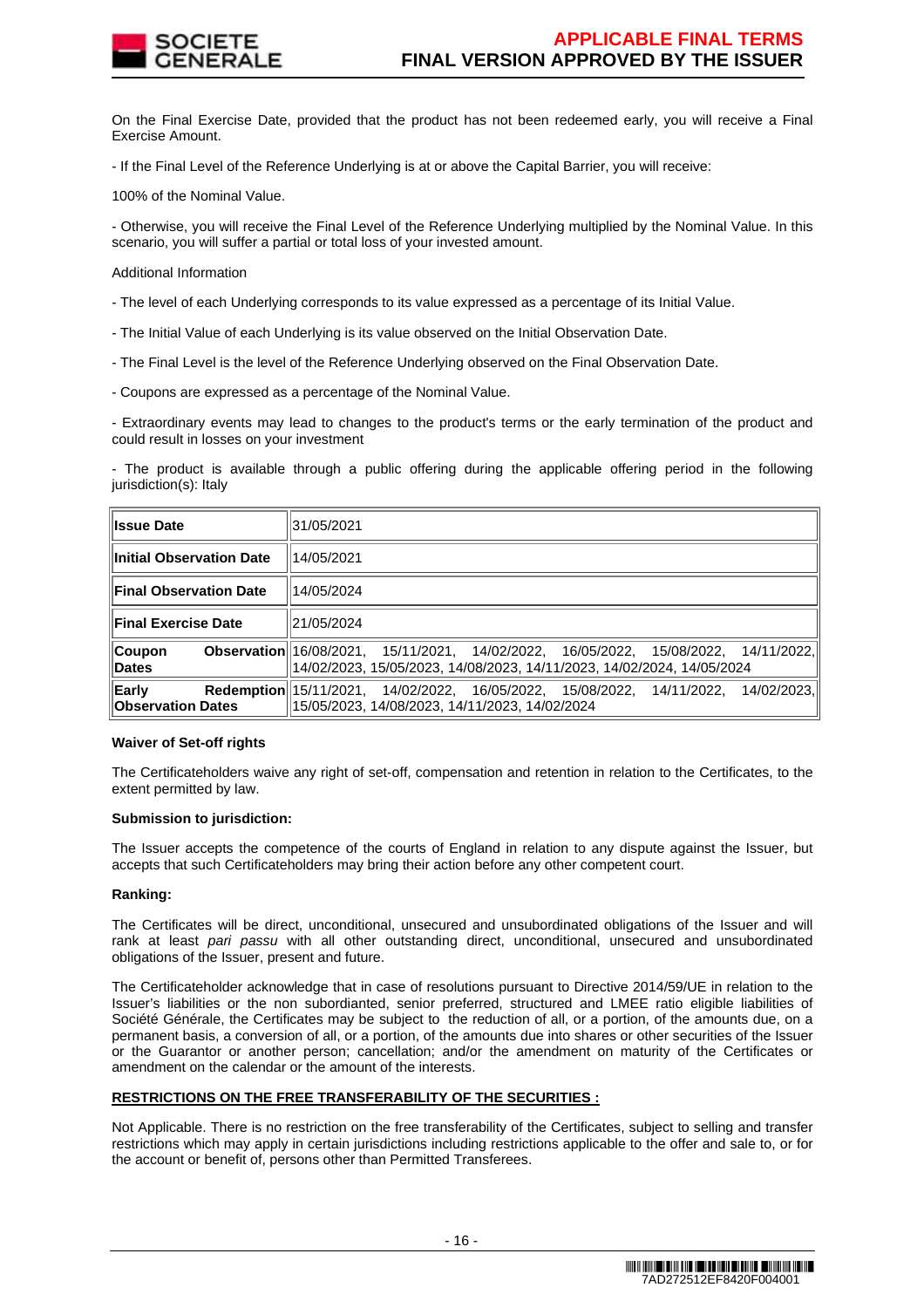

A Permitted Transferee means any person who (i) is not a U.S. person as defined pursuant to Regulation S; (ii) is not a person who comes within any definition of U.S. person for the purposes of the CEA or any CFTC Rule, guidance or order proposed or issued under the CEA (for the avoidance of doubt, any person who is not a "Non-United States person" defined under CFTC Rule 4.7(a)(1)(iv), but excluding, for purposes of subsection (D) thereof, the exception for any qualified eligible person who is not a "Non-United States person," shall be considered a U.S. person); and (iii) is not a "U.S. Person" for purposes of the final rules implementing the credit risk retention requirements of Section 15G of the U.S. Securities Exchange Act of 1934, as amended (the **U.S. Risk Retention Rules**) (a **Risk Retention U.S. Person**).

# **WHERE THE SECURITIES WILL BE TRADED?**

## **Admission to trading:**

Application will be made for the Certificates to be admitted to trading on the Multilateral Trading Facility ("MTF") named EuroTLX organized and managed by Borsa Italiana S.p.A.

# **There can be no assurance that the listing and trading of the Certificates will be approved with effect on the Issue Date or at all.**

# **IS THERE A GUARANTEE ATTACHED TO THE SECURITIES?**

## **Nature and scope of the guarantee:**

The Certificates are unconditionally and irrevocably guaranteed by Société Générale (the **Guarantor**) pursuant to the guarantee governed by French law made as of 05/06/2020 (the Guarantee).

The Guarantee obligations constitutes a direct, unconditional, unsecured and unsubordinated obligations of the Guarantor ranking as senior preferred obligations, as provided for in Article L. 613-30-3-I-3° of the French Code "monétaire et financier" and will rank at least pari passu with all other existing and future direct, unconditional, unsecured senior preferred obligations of the Guarantor, including those in respect of deposits.

Any references to sums or amounts payable by the Issuer which are guaranteed by the Guarantor under the Guarantee shall be to such sums and/or amounts as directly reduced, and/or in the case of conversion into equity, as reduced by the amount of such conversion, and/or otherwise modified from time to time resulting from the application of a bail-in power by any relevant authority pursuant to directive 2014/59/EU of the European Parliament and of the Council of the European Union.

## **Description of the Guarantor:**

The Guarantor, Société Générale is the parent company of the Société Générale Group.

Domicile: 29, boulevard Haussmann, 75009 Paris, France.

Legal form: Public limited liability company (société anonyme).

Country of incorporation: France.

# Legal entity identifier (LEI) : O2RNE8IBXP4R0TD8PU41

The Guarantor may on a regular basis, as defined in the conditions set by the French Banking and Financial Regulation Committee, engage in all transactions other than those mentioned above, including in particular insurance brokerage.

Generally speaking, the Guarantor may carry out, on its own behalf, on behalf of third parties or jointly, all financial, commercial, industrial, agricultural, personal property or real property, directly or indirectly related to the above-mentioned activities or likely to facilitate the accomplishment of such activities.

## **Key financial information on the Guarantor:**

#### **Income statement**

| $\parallel$ In millions of euros                                                          | <b>31.12.2020 (audited)</b> | $ 31.12.2019$ (audited) |
|-------------------------------------------------------------------------------------------|-----------------------------|-------------------------|
| Net interest income (or equivalent) ( $Total$ )<br>interest income and expense)***        |                             | 11,185                  |
| Net fee and commission income (Total Fee $\left\ _{4,917}\right\ $<br>income and expense) |                             | 5,257                   |
| Net impairment loss on financial assets (3,306)                                           |                             | (1,278)                 |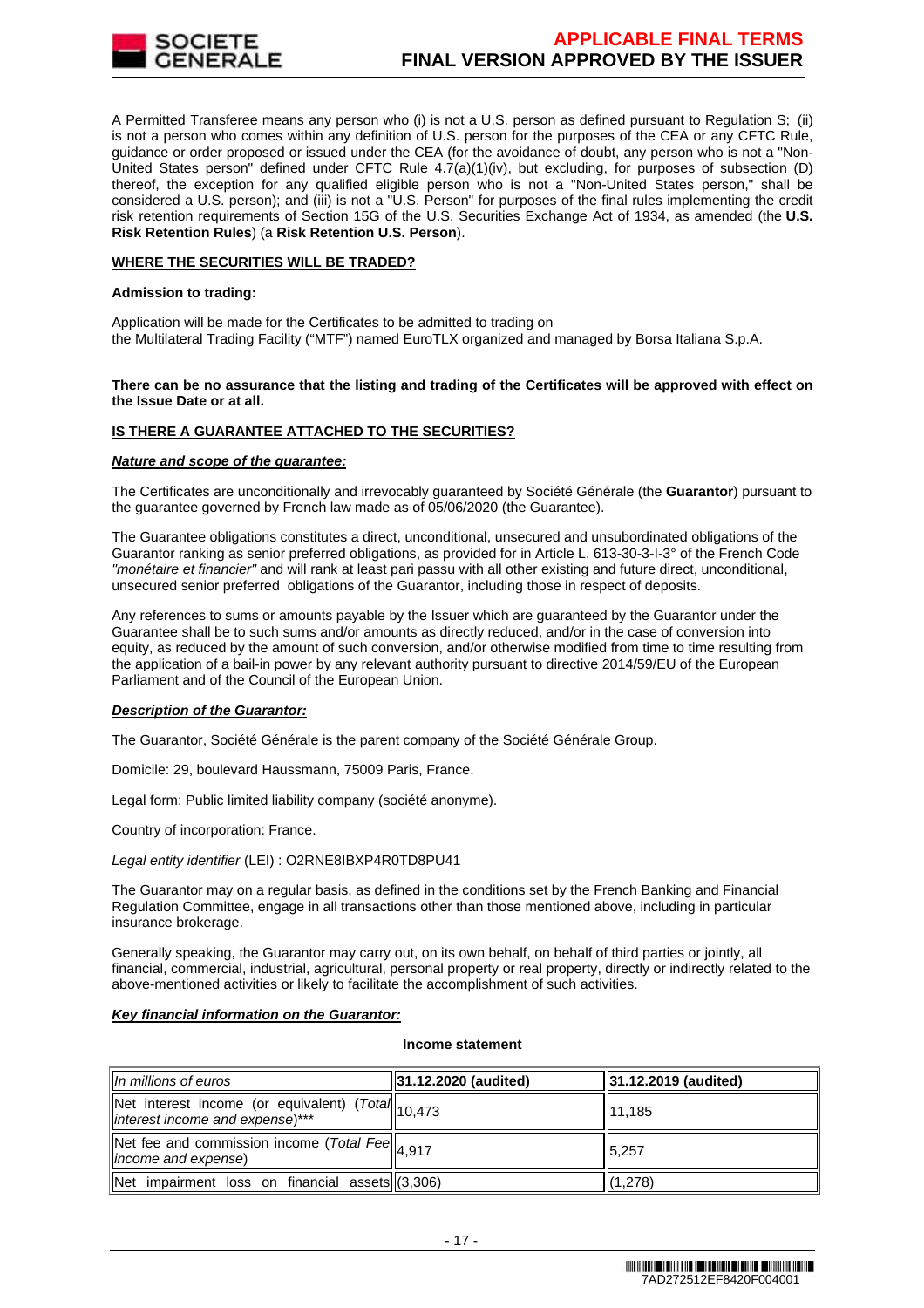

| $\ $ (Cost of risk)                                                                                                                                                                                                       |          |
|---------------------------------------------------------------------------------------------------------------------------------------------------------------------------------------------------------------------------|----------|
| $\sqrt{\text{Net}$ trading income (Net gains and losses on $\vert_{2,851}$<br><i>financial transactions</i> )                                                                                                             | 4,460    |
| Measure of financial performance used by<br>the issuer in the financial statements such 5,399<br>as operating profit (Gross operating income)                                                                             | 6,944    |
| Net profit or loss (for consolidated financial)<br>$\left \frac{1}{1258}\right $ statements net profit or loss attributable to $\left \frac{1}{258}\right $<br>equity holders of the parent) (Net income,<br>Group share) | $3.248*$ |

# **Balance sheet**

| In billions of euros                                                                                                                                                        | 31.12.2020 (audited) 31.12.2019 (audited) |         | #Value as outcomel<br>the<br>from<br>most<br>recent supervisory<br>review<br>and<br>evaluation process<br>(SREP) |
|-----------------------------------------------------------------------------------------------------------------------------------------------------------------------------|-------------------------------------------|---------|------------------------------------------------------------------------------------------------------------------|
| Total assets (Total Assets)                                                                                                                                                 | 1,462.0                                   | 1.356.3 | N/A                                                                                                              |
| Senior debt (Debt securities issued)                                                                                                                                        | 139.0                                     | 125.2   | N/A                                                                                                              |
| Subordinated debt (Subordinated debts)                                                                                                                                      | 15.432                                    | 14.5    | N/A                                                                                                              |
| and<br>$\overline{\text{receivables}}$ to customers $\vert$ 448.8<br>Loans<br>(Customer loans at amortised cost)                                                            |                                           | 450.2   | N/A                                                                                                              |
| Deposits<br>from<br>$\overline{\text{(Customer)}}$ 456.1<br>customers<br>deposits)                                                                                          |                                           | 418.6   | N/A                                                                                                              |
| Total equity (Shareholders' equity, subtotal 61.7<br>Equity, Group share)                                                                                                   |                                           | 63.5    | N/A                                                                                                              |
| Non performing loans (based on net<br>carrying amount) / Loans and receivables)  17.0<br>(Doubtful loans)                                                                   |                                           | 16.2    | N/A                                                                                                              |
| Common Equity Tier 1 capital (CET1) ratio<br>(or other relevant prudential capital) 13.2% ****<br>adequacy ratop depending on the issuance)<br>(Common Equity Tier 1 ratio) |                                           | 12.7%   | 9.02% **                                                                                                         |
| Total capital ratio (Total capital ratio)                                                                                                                                   | 18.9%                                     | 18.3%   | N/A                                                                                                              |
| Leverage ratio calculated under applicable<br>regulatory framework (Fully-loaded CRR 4.7%<br>leverage ratio)                                                                |                                           | 4.3%    | N/A                                                                                                              |

\* As from January 1st 2019, in accordance with the amendment to IAS 12 "Income Tax", the tax saving related to the payment of coupons on undated subordinated and deeply subordinated notes, previously recorded in consolidated reserves, is now recognised in income on the "Income tax" line).

\*\* Taking into account the combined regulatory buffers, the CET1 ratio level that would trigger the Maximum Distributable Amount mechanism would be 9.02% as of 31 December 2020 (including 0.04% of countercyclical buffers).

\*\*\* Titled in italics refer to titled used in the financial statements.

\*\*\*\* Ratio excluding IFRS 9 phasing (CET1 ratio at 13,4% including +28bp of IFRS 9 phasing).

## **Key risks that are specific to the guarantor :**

Due to Société Générale's role as guarantor and counterparty to the Issuer's hedging transactions, investors are essentially exposed to Société Générale's credit risk and have no recourse against the Issuer in the event of the Issuer's default.

# **WHAT ARE THE KEY RISKS THAT ARE SPECIFIC TO THE SECURITIES?**

The investor bears the risk of total or partial loss of the amount invested at redemption of the Certificates on the Final Exercise Date or the event the Certificates is sold by the investor before that date.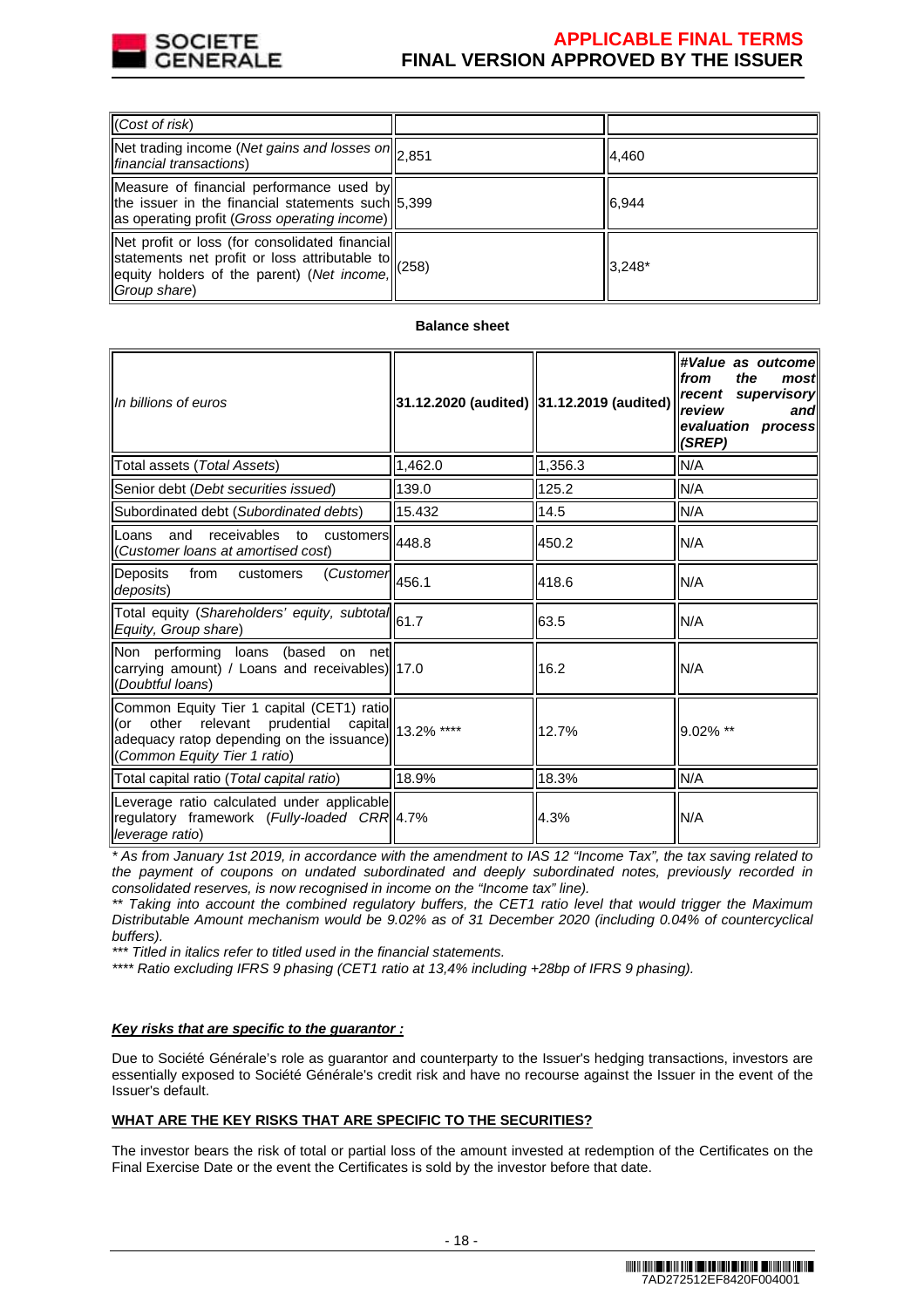

Although it is subject to market making agreement, the liquidity of the product may be affected by exceptional circumstances that make it difficult to sell the product or at a price that results in a total or partial loss of the amount invested.

Certificates may be early redeemed automatically when the level of the Underlying(s) reaches a certain level. Investors will not benefit from the performance of the Underlying(s) subsequent to such event.

The market value of the Certificates depends on the evolution of market parameters at the time of exit (price level of the Underlying(s), interest rates, volatility and credit spreads) and may therefore result in a risk of total or partial loss on the amount initially invested.

Events unrelated to the Underlying(s) (e.g. change in law, including tax law, force majeure) may lead to early redemption of the Certificates and thus to total or partial loss of the amount invested.

Events affecting the Underlying(s) or hedging transactions may lead to adjustments, de-indexation, substitution of the Underlying(s), or and consequently to losses on the amount invested, including in the case of capital protection.

If the currency of the investor's main activities is different from that of the product, the investor is exposed to currency risk, especially in the event of exchange controls, which may reduce the amount invested.

# **SECTION D - KEY INFORMATION ON THE OFFER OF SECURITIES TO THE PUBLIC AND/OR ADMISSION TO TRADING ON A REGULATED MARKET**

# **UNDER WHICH CONDITIONS AND TIMETABLE CAN I INVEST IN THIS SECURITIES ?**

# **DESCRIPTION OF THE TERMS AND CONDITIONS OF THE OFFER :**

## **Non Exempted Offer Jurisdiction(s):** Italy

# **Offer Period:**

From and including May 19, 2021 at 9.00 a.m. Central European Time (CET) to and including May 26, 2021 at 4.00 p.m. CET, subject to any early closing of the Offer Period as described below.

The Certificates will be distributed:

(a) within the premises of the Distributors (at their offices and branches);

(b) through door-to-door selling (fuori sede) pursuant to Articles 30 and 31 of the Italian Legislative Decree No. 58 of 24th February 1998, as amended from time to time (the **"Italian Financial Services Act"**) from and including May 19, 2021 at 9.00 a.m. Central European Time (CET) to and including May 21, 2021 at 4.00 p.m. CET; and

(c) through long distance selling techniques (tecniche di comunicazione a distanza) pursuant to article 32 of the Italian Financial Services Act May 19, 2021 at 9.00 a.m. Central European Time (CET) to and including May 14, 2021 at 4.00 p.m. CET,

subject to any early closing of the Offer Period as described below.

The Distributor intending to distribute Certificates through door-to-door selling (fuori sede) pursuant to article 30 of the Italian Financial Services Act will collect the acceptance forms - other than directly at their branches and offices - through financial advisors for door-to-door selling (consulenti finanziari abilitati all'offerta fuori sede) pursuant to Article 31 of the Italian Financial Services Act.

Pursuant to Article 30, paragraph 6, of the Italian Financial Services Act, the validity and enforceability of contracts entered into through door-to-door selling (fuori sede) is suspended for a period of 7 (seven) days from the date of subscription of the acceptance form by the relevant investor.

Within such period investors may notify the relevant Distributor of their withdrawal without payment of any charge or commission.

The Certificates will be also offered through long distance selling techniques (tecniche di comunicazione a distanza) pursuant to article 32 of the Italian Financial Services Act (i.e., through the trading-online platform of the Distributors and/or recorded telephone orders). In this case, investors may purchase the Certificates via the internet, after being identified by the Distributor, by using their personal password/identification codes. Pursuant to article 67-duodecies of the Italian Legislative Decree No. 206/2005 as amended (the so called "Codice del Consumo"), the validity and enforceability of the contracts entered into through long distance selling techniques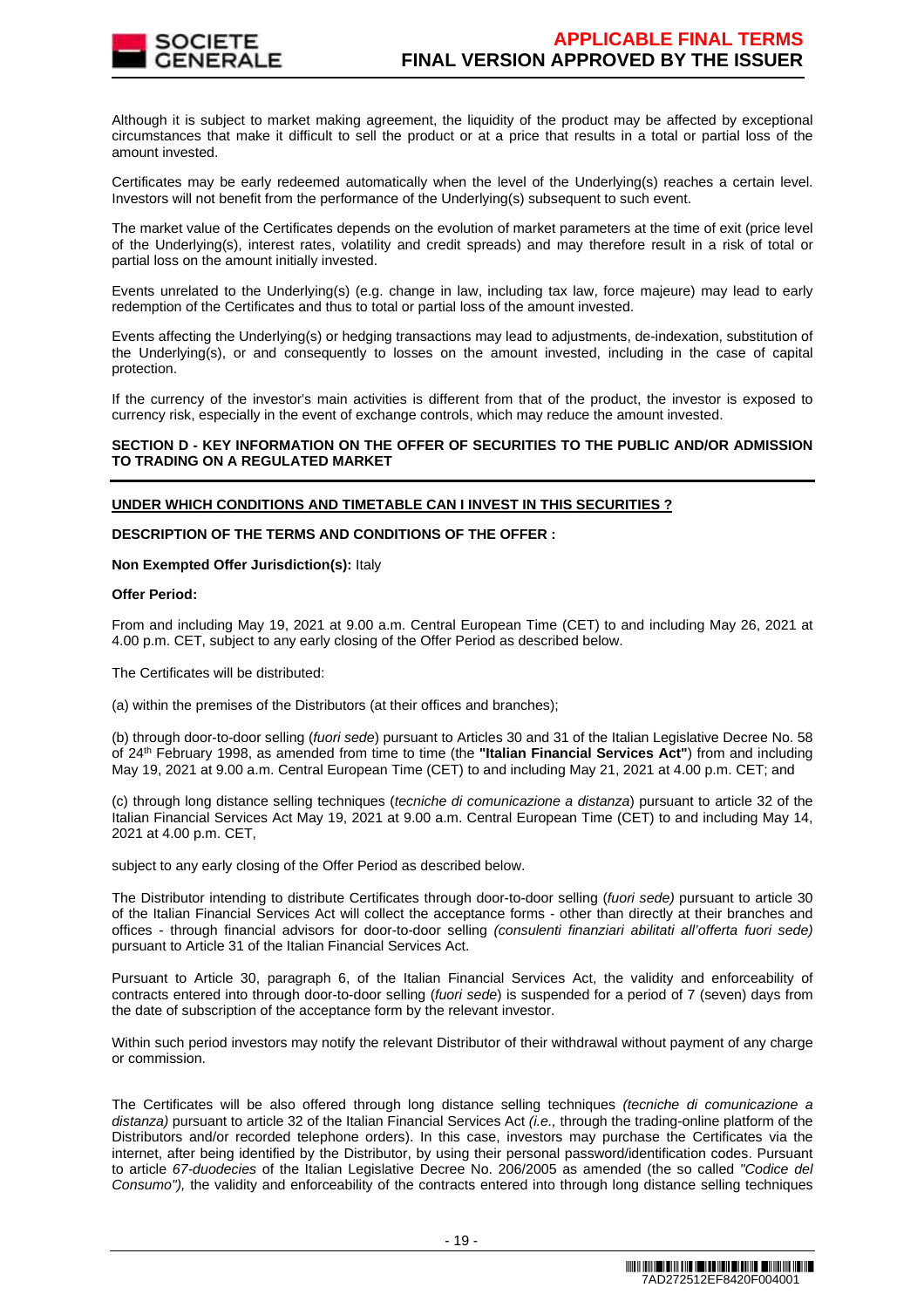

(tecniche di comunicazione a distanza) is suspended for a period of 14 (fourteen) days from the date of subscription of the acceptance form by the relevant investor. Within such period investors may notify the relevant Distributor of their withdrawal without any charge or commission

**Offer Price:** The Certificates will be offered at the Issue Price of which up to a maximum of 2.00% is represented by distribution fee payable upfront by the Guarantor to Deutsche Bank SpA, Piazza del Calendario, 3, 20126 Milano (the **Distributor**).

## **Conditions to which the offer is subject:**

Offers of the Certificates are conditional on their issue and, on any additional conditions set out in the standard terms of business of the financial intermediaries, notified to investors by such relevant financial intermediaries.

The Issuer reserves the right to close the Offer Period prior to its stated expiry for any reason. The Issuer reserves the right to withdraw the offer and cancel the issuance of the Certificates for any reason at any time on or prior to the Issue Date. For the avoidance of doubt, if any application has been made by a potential investor and the Issuer exercises such right, no potential investor shall be entitled to subscribe or otherwise acquire acquire the the Certificates. In each case, a notice to the investors on the early termination or the withdrawal, as applicable, will be published on the website of the Issuer (http://prospectus.socgen.com).

The validity of the offer is subject to the condition that the decision of admission to trading on EuroTLX is released by Borsa Italiana S.p.A. by not later than on the day immediately preceding the Issue Date; otherwise, the offer will be deemed withdrawn and the issuance cancelled. The Issuer undertakes to file the relevant application with Borsa Italiana S.p.A. in due time to allow Borsa Italiana S.p.A. to release a decision, according to its rules, within the day immediately preceding the Issue Date.

**Issue Price:** EUR 100 per Certificate of EUR 100 Specified Denomination

#### **Estimate of total expenses related to the issuance or the offer, including estimated expenses charged to the investor by the Issuer or the offeror:**

The entry costs, included in the Issue Price and determined as of 12/05/2021 (the **launch date of the issuance**), charged to the investor by the Issuer or the Offeror are equal to 2.5885% (2.00% placement fee, 0.5885% other costs). The entry costs and potential recurrent costs and potential anticipated exit penalties may have an impact on the return the investor may obtain from his investment.

**Distribution plan:** The product is intended for retail investors and will be offered in Italy

## **WHO IS THE OFFEROR AND/OR THE PERSON ASKING FOR THE ADMISSION TO TRADING ?**

Société Générale as Dealer

Tour Société Générale - 17 Cours Valmy

92987 Paris La Défense Cedex, France

Domicile : 29, boulevard Haussmann, 75009 Paris, France.

Legal form : Public limited liability company (société anonyme).

Applicable law : French law.

Country of incorporation : France

## **WHY IS THIS PROSPECTUS BEING PRODUCED ?**

This prospectus is drawn up for the purposes of the public offer of the Certificates.

**Reasons for the offer and use of proceeds :** The net proceeds from each issue of Certificates will be applied for the general financing purposes of the Société Générale Group, which include making a profit.

#### **Estimated net proceeds : Not Applicable**

**Underwriting**: There is an underwriting agreement on a firm commitment basis with**:** Société Générale

## **Interests of the individual and natural persons of the issuance/offer :**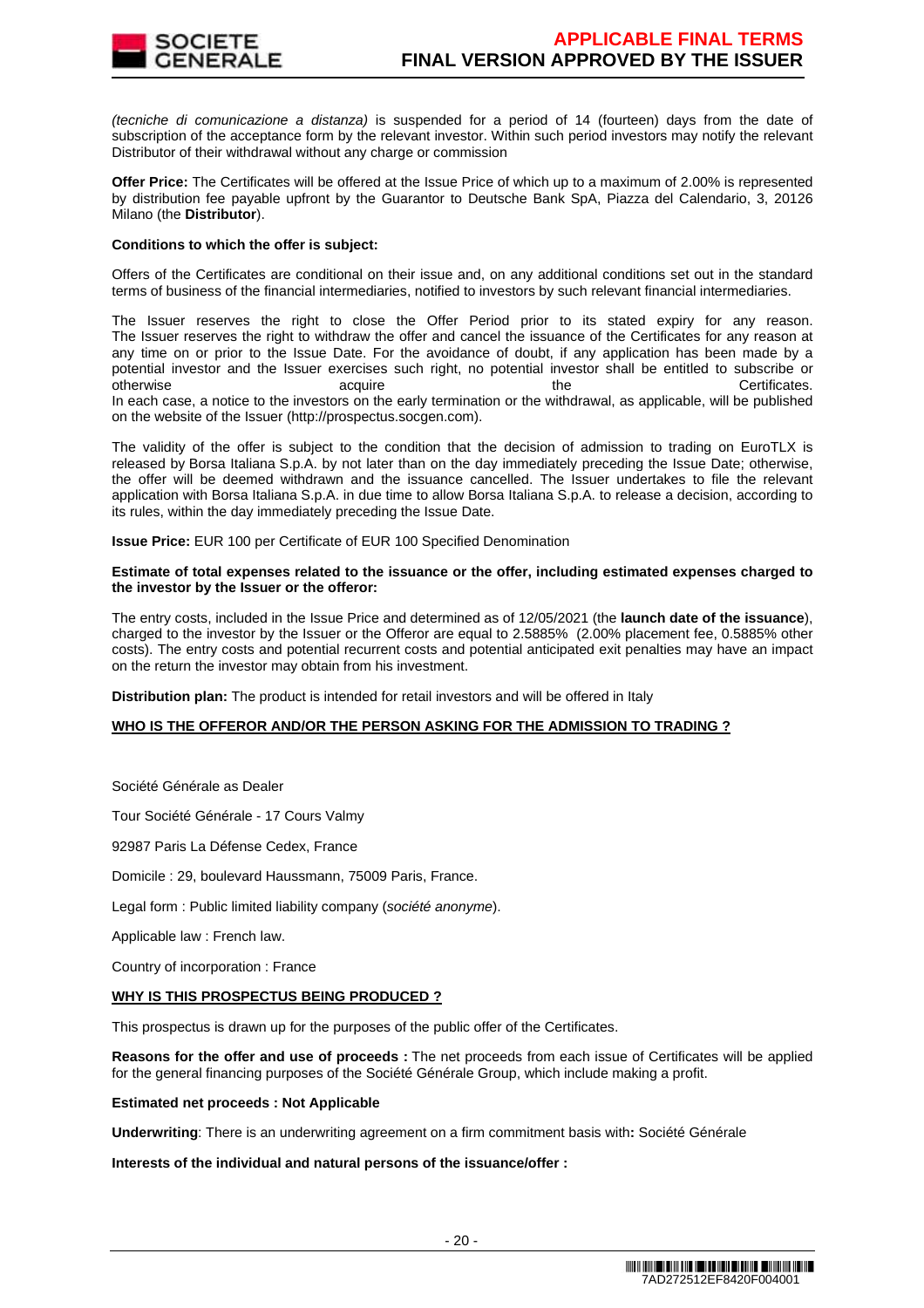

Save for fees, if any, payable to the Dealer, and so far as the Issuer is aware, no person involved in the issue of the Certificates has an interest material to the offer.

The Dealer and its affiliates have engaged, and may in the future engage, in investment banking and/or commercial banking transactions with, and may perform other services for, the Issuer and its affiliates in the ordinary course of business.

Société Générale will ensure the roles of provider of hedging instruments to the Issuer of the Certificates and Calculation Agent of the Certificates.

The possibility of conflicts of interest between the different roles of Société Générale on one hand, and between those of Société Générale in these roles and those of the Certificateholders on the other hand cannot be excluded.

Furthermore, given the banking activities of Société Générale, conflicts may arise between the interests of Société Générale acting in these capacities (including business relationship with the issuers of the financial instruments being underlyings of the Certificates or possession of non public information in relation with them) and those of the Certificateholders. Finally, the activities of Société Générale on the underlying financial instrument(s), on its proprietary account or on behalf of its customers, or the establishment of hedging transactions, may also have an impact on the price of these instruments and their liquidity, and thus may be in conflict with the interests of the Certificateholders.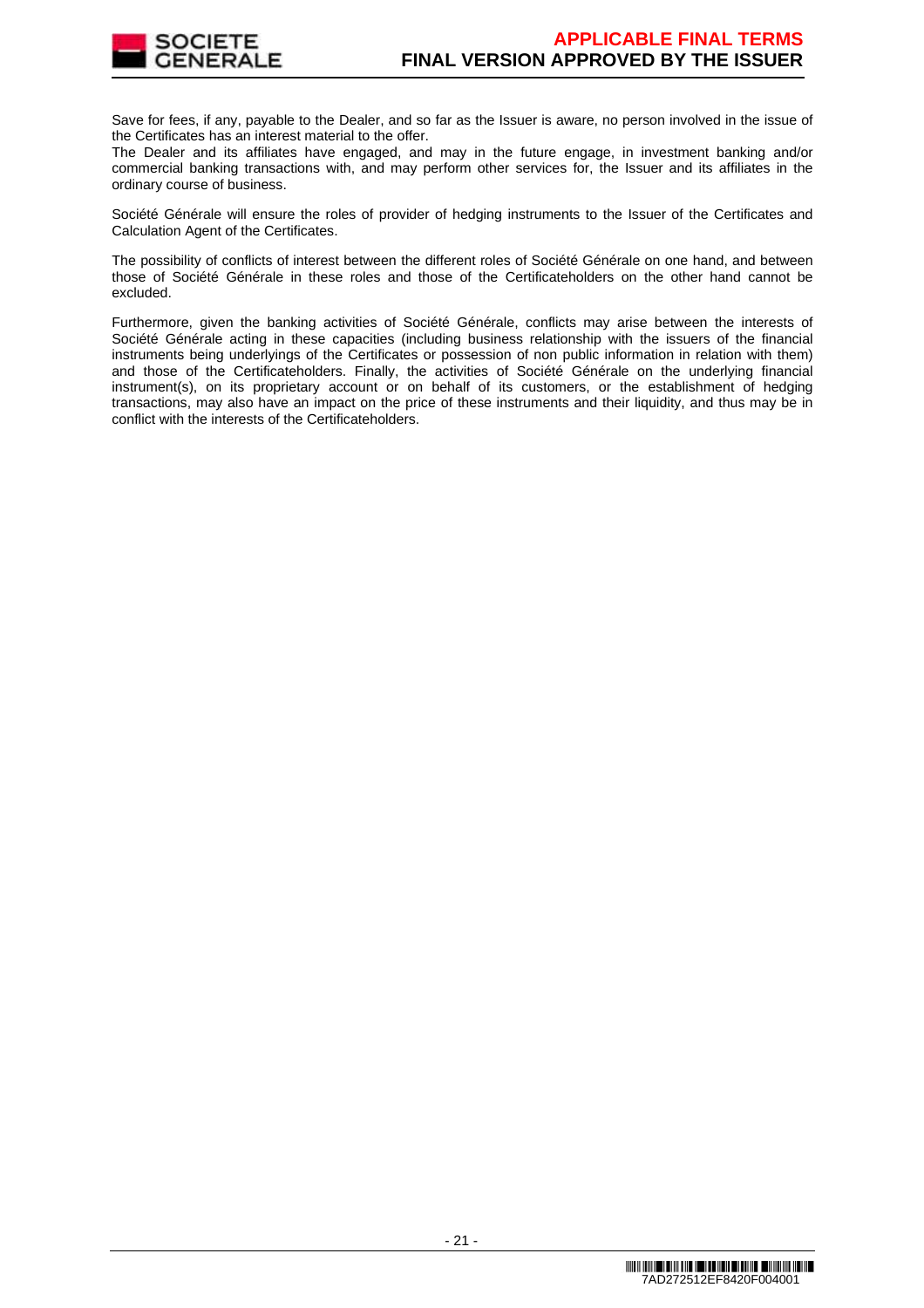

# **NOTA DI SINTESI DELL'EMISSIONE**

# **SEZIONE A – INTRODUZIONE COMPRENSIVA DELLE AVVERTENZE**

**Codice ISIN** : XS2314184313

# **Emittente : SG Issuer**

Domicilio : 16, boulevard Royal, L-2449 Luxembourg

Numero di telefono : + 352 27 85 44 40

Legal entity identifier (LEI) : 549300QNMDBVTHX8H127

# **Offerente e/o soggetto che richiede l'ammissione alle negoziazioni :**

Societe Generale

Tour Société Générale - 17 Cours Valmy

92987 Paris La Défense Cedex, France

Sede legale : 29, boulevard Haussmann, 75009 Paris, France.

Legal entity identifier (LEI) : O2RNE8IBXP4R0TD8PU41

# **Individuazione e contatti dell'autorità competente per l'approvazione del prospetto:**

Approvato dalla Commission de Surveillance du Secteur Financier (CSSF)

110, route d'Arlon L-2991, Luxembourg

E-Mail : direction@cssf.lu

**Data di approvazione del prospetto:** 05/06/2020

# **AVVERTENZE**

La presente nota di sintesi deve essere letta come un'introduzione al prospetto di base (il **Prospectus**).

Qualsiasi decisione di investire nei certificati (i **Certificati**) emessi sulla base Prospetto deve basarsi su una valutazione complessiva del Prospetto da parte dell'investitore.

**I potenziali investitori devono essere consapevoli del fatto che questi Certificati potrebbero essere volatili e che potrebbero non ricevere alcun interesse e potrebbero perdere tutto o una parte sostanziale del loro investimento.** 

Qualora sia proposto un ricorso dinanzi all'autorità giudiziaria in merito alle informazioni contenute nel Prospetto e nelle relative Condizioni Definitive, il ricorrente potrebbe essere tenuto a sostenere i costi della traduzione del Prospetto di Base prima dell'inizio del procedimento, ai sensi della legislazione nazionale degli Stati Membri.

Nessun soggetto che ha provveduto alla predisposizione della presente nota di sintesi, compresa l'eventuale traduzione, potrà essere ritenuto responsabile civilmente, salvo che questa risulti fuorviante, imprecisa o incoerente se letta congiuntamente alle altre parti del Prospetto, o non offra, se letta congiuntamente alle altre parti del Prospetto, informazioni essenziali volte ad agevolare la decisione dell'investitore di investire nei Certificati.

**State per acquistare un prodotto che non è semplice e può essere di difficile comprensione.**

# **SEZIONE B – INFORMAZIONI CHIAVE SULL'EMITTENTE**

# **CHI È L'EMITTENTE DEI TITOLI?**

**Emittente : SG Issuer** (o l'**Emittente**)

Domicilio: 16, boulevard Royal, L-2449 Luxembourg

Legal entity identifier (LEI) : 549300QNMDBVTHX8H127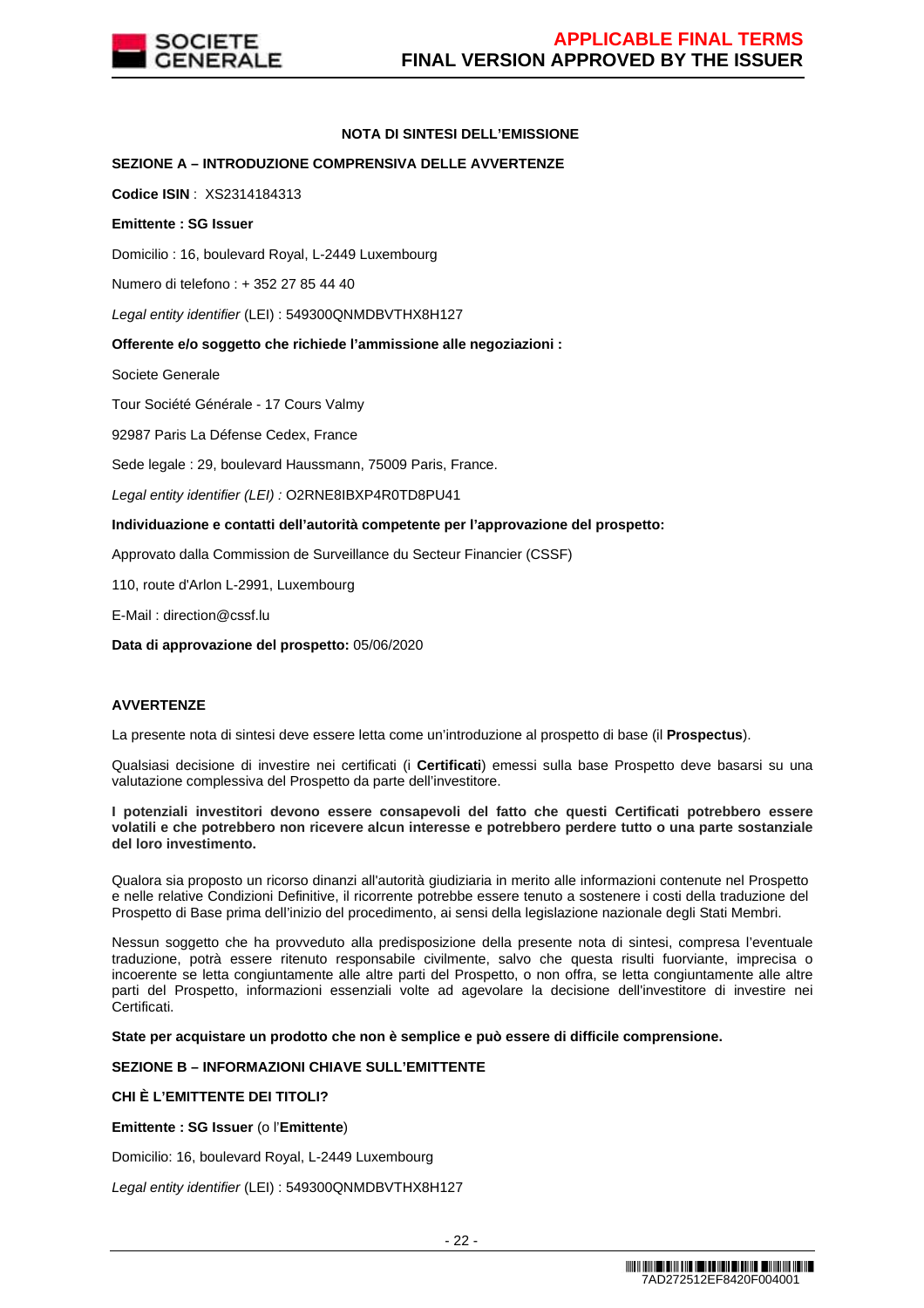

Giurisdizione di riferimento: diritto lussemburghese.

Paese di costituzione: Lussemburgo.

# **Società di revisione : Ernst & Young S.A.**

Le attività principali di SG Issuer sono rappresentate dalla raccolta di fondi tramite l'emissione di warrant e titoli di debito destinati al collocamento presso clienti istituzionali o retail tramite collocatori associati a Société Générale. I fondi derivanti all'emissione di tali titoli di debito vengono quindi concessi in prestito a Société Générale ed altri membri del Gruppo.

SG Issuer è una società controllata al 100 % da Société Générale Luxembourg SA, che è a sua volta un'entità interamente controllata da Société Générale e interamente consolidata.

Come previsto dal proprio statuto, l'Emittente è gestito da un Comitato Esecutivo che agisce sotto la supervisione di un Consiglio di Supervisione. I membri del Comitato Esecutivo sono Laurent Weil, Thierry Bodson, Pascal Jacob, Yves Cacclin, Alexandre Galliche e Estelle Stephan Jaspard (ciascuno singolarmente un Consigliere e nel suo complesso il Comitato Esecutivo). Laurent Weil, Thierry Bodson, Pascal Jacob, Yves Cacclin, Alexandre Galliche et Estelle Stephan Jaspard prestano la loro attività a tempo pieno nell'ambito del gruppo Societe Generale.

## **QUALI SONO LE INFORMAZIONI FINANZIARIE CHIAVE RELATIVE ALL'EMITTENTE?**

#### **Conto economico**

| (in migliaia di €)                  | 31 dicembre 2019<br>(soggetto a revisione) | 31 dicembre 2018<br>(soggetto a revisione) |
|-------------------------------------|--------------------------------------------|--------------------------------------------|
| ∥Utile/perdita<br><b>loperativa</b> | 210                                        | 251                                        |

## **Stato patrimoniale**

| (in migliaia di €)                                                                                                 | 31 dicembre 2019       | 31 dicembre 2018       |
|--------------------------------------------------------------------------------------------------------------------|------------------------|------------------------|
|                                                                                                                    | (soggetto a revisione) | (soggetto a revisione) |
| Debito finanziario netto (debiti a lungo<br>termine meno debiti a breve termine menoll<br>disponibilità liquide) * | $-17975$               | $-31.584$              |
| (attività<br>correnti<br>corrente<br>Rapporto<br>/passività correnti)                                              | N/A                    | N/A                    |
| Rapporto debito e capitale (passività totali <br>/capitale azionario totale)                                       | N/A                    | N/A                    |
| Tasso di copertura degli interessi (reddito<br>operativo/spesa per interessi)                                      | N/A                    | N/A                    |

\* il debito finanziario netto è calcolato sulla base dei seguenti elementi:

| <b>Debito finanziario netto</b>               | 31/12/2019 | 30/06/2019 | 31/12/2018 | 30/06/2018 | 31/12/2017 |
|-----------------------------------------------|------------|------------|------------|------------|------------|
| Obbligazioni convertibili in azioni (1)       | 48 000     | 48 000     | 48 000     | 48 000     | 48 000     |
| Disponibilità liquide e mezzi equivalenti (2) | $-65975$   | $-92164$   | -79 584    | $-69221$   | -114 889   |
| <b>Totale</b>                                 | - 17 975   | $-44164$   | $-31584$   | -21 221 l' | $-66889$   |

(1) classificato nella voce Passività finanziarie a costo ammortizzato, si veda nota 4.3 nel bilancio 2019 e nel bilancio periodico abbreviato del 2019

(2) classificato nello Stato Patrimoniale.

# **Flussi di cassa**

|                    |                  | 31 dicembre 2018       |
|--------------------|------------------|------------------------|
| (in migliaia di €) | 31 dicembre 2019 | (soggetto a revisione) |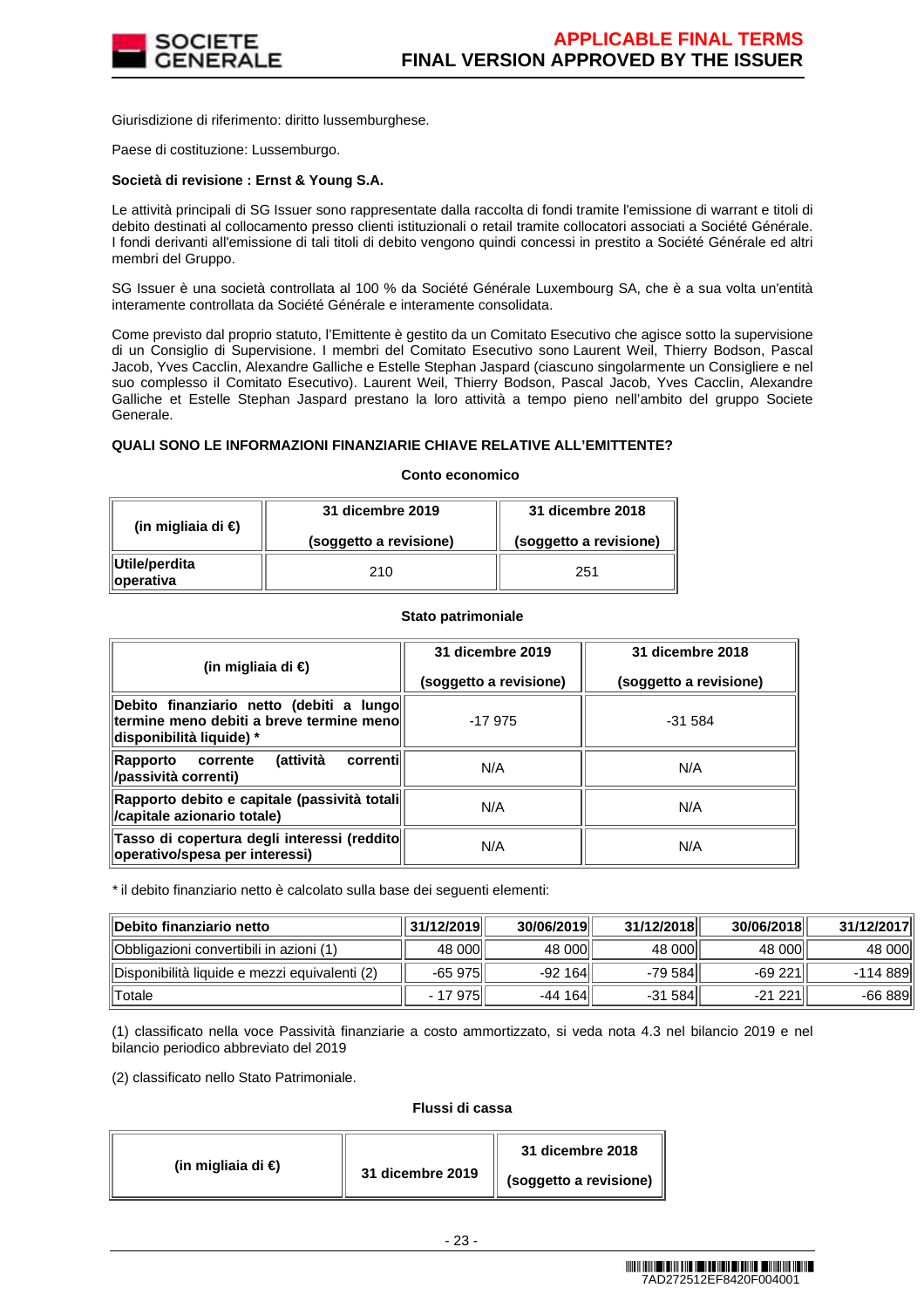

|                                                               | (soggetto a revisione |         |
|---------------------------------------------------------------|-----------------------|---------|
| Flussi di cassa netti da attività<br>operative                | 44 845                | 4 2 1 4 |
| Flussi di cassa netti da attività<br>lfinanziarie             | (58454)               | (39519) |
| <b>Flussi di cassa netti da attività di</b> l<br>investimento |                       |         |

# **QUALI SONO I RISCHI CHIAVE SPECIFICI DELL'EMITTENTE?**

In caso di inadempimento o fallimento dell'Emittente, l'investitore ha diritto di ricorso soltanto nei confronti di Société Générale e, in caso di bail-in applicato ai titoli dell'emittente o ai prodotti strutturati di Société Générale, è esposto al rischio di perdita totale o parziale dell'importo investito o di sua conversione in titoli (di capitale o di debito) o di spostamento della scadenza, senza alcuna garanzia o compensazione.

## **SEZIONE C. INFORMAZIONI CHIAVE SUI TITOLI**

# **QUALI SONO LE CARATTERISTICHE PRINCIPALI DEI TITOLI?**

**Codice ISIN:** XS2314184313 **Numero di Certificati:** fino a 50000

| Valuta del Prodotto                       | EUR                                                                                                       | Valuta<br>Regolamento                                      | $\left\Vert \mathbf{d}\mathbf{H}\right\Vert _{\text{EUR}}$                |
|-------------------------------------------|-----------------------------------------------------------------------------------------------------------|------------------------------------------------------------|---------------------------------------------------------------------------|
| Sede di negoziazione                      | EuroTLX, un Sistema Multilaterale<br>di Negoziazione<br>organizzato e gestito da Borsa<br>Italiana S.p.A. | Valore Nominale                                            | 100 EUR per Certificato                                                   |
| Investimento Minimo                       | 100 EUR                                                                                                   | <b>Prezzo di Emissione</b>                                 | 100% del Valore Nominale                                                  |
| Data di Scadenza                          | 21/05/2024                                                                                                | Rimborso minimo                                            | No, è possibile subire una perdita<br>lanche totale<br>dell'investimento. |
| <b>Barriera sul Capitale</b>              | 70%                                                                                                       | Tipologia Barriera sul Rilevazione solo<br><b>Capitale</b> | alla<br>Data<br>dill<br>llValutazione Finale                              |
| <b>Barriera sul Premio</b>                | 70%                                                                                                       | Premio                                                     | 4%                                                                        |
| Barriera di<br>Liquidazione<br>Anticipata | 100%                                                                                                      |                                                            |                                                                           |

| Sottostante               | <b>Identificatore</b> | Borsa di Riferimento                    |             |
|---------------------------|-----------------------|-----------------------------------------|-------------|
| <b>IMeituan</b>           | KYG596691041          | The Stock Exchange Of Hong Kong Limited | <b>HKD</b>  |
| Alibaba Group Holding Ltd | US01609W1027          | New York Stock Exchange                 | <b>IUSD</b> |
| Baidu Inc                 | US0567521085          | Nasdag Stock Exchange                   | <b>IUSD</b> |

Questo prodotto è un certificato regolato dalla legge inglese.

Questo prodotto è concepito per pagare un premio condizionale su base periodica. E' possibile che il prodotto sia automaticamente rimborsato anticipatamente in base a condizioni predefinite. Se il prodotto non è rimborsato anticipatamente, sia il premio che l' importo di liquidazione del capitale a scadenza saranno legati alla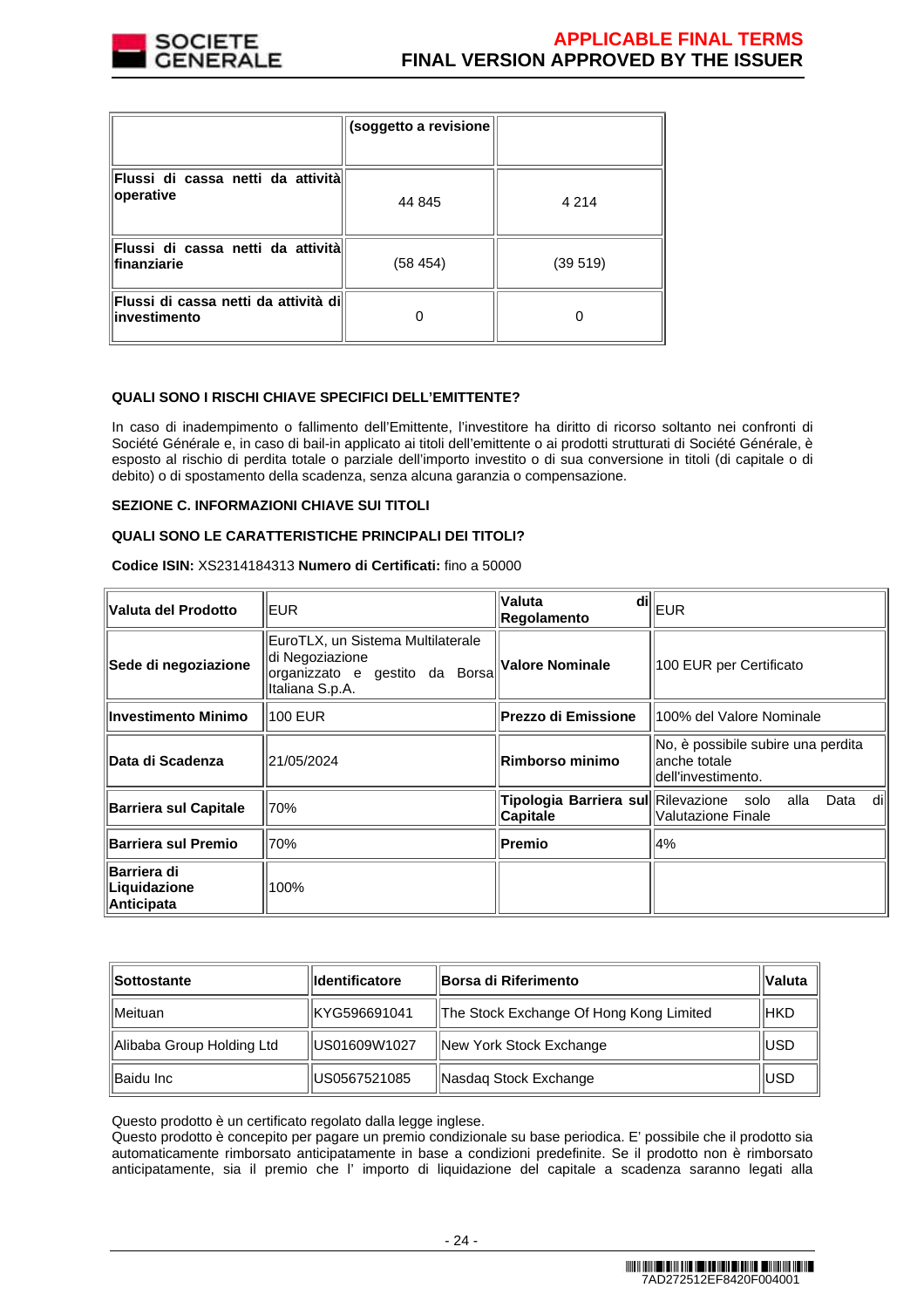

performance dei sottostanti. Il capitale investito sarà da considerarsi totalmente a rischio investendo in questo prodotto.

Il Sottostante di Riferimento è il Sottostante con il livello più basso registrato alla data di valutazione rilevante. Premio

Se il prodotto non è stato rimborsato anticipatamente:

- Ad ogni Data di Valutazione del Premio, se il livello del Sottostante di Riferimento è pari o superiore alla Barriera sul Premio, si riceverà alla data di pagamento:

Il Premio moltiplicato per il numero dei periodi trascorsi dall' emissione del prodotto, meno la somma dei premi già pagati.

- Altrimenti, non si riceverà il Premio.

Un periodo corrisponde a tre mesi.

Liquidazione Anticipata Automatica

Ad una qualsiasi Data di Valutazione della Liquidazione Anticipata, se il livello del Sottostante di Riferimento è pari o superiore alla Barriera di Liquidazione Anticipata, il prodotto sarà rimborsato anticipatamente e si riceverà il 100% del Valore Nominale.

Liquidazione Finale

Alla Data di Scadenza, a condizione che il prodotto non sia stato rimborsato anticipatamente, si riceverà un importo finale di liquidazione.

- Se il Livello Finale del Sottostante di Riferimento è superiore alla Barriera sul Capitale,si riceverà:

100% del Valore Nominale.

- Altrimenti, si riceverà il Livello Finale del Sottostante di Riferimento moltiplicato per il Valore Nominale. In questo scenario, si andrà incontro ad una perdita parziale o totale del capitale investito. Ulteriori Informazioni

- Il livello di ogni sottostante corrisponde al suo valore espresso come percentuale del suo Valore Iniziale.

- Il Valore Iniziale di ogni sottostante è il suo valore registrato alla Data di Valutazione Iniziale.

- Il Livello Finale è il livello del Sottostante di Riferimento registrato alla Data di Valutazione Finale.

- I Premi sono espressi come percentuale del Valore Nominale.

- Il verificarsi di eventi straordinari potrebbe causare modifiche dei termini del prodotto o il suo rimborso anticipato. Ciò potrebbe comportare perdite sul capitale investito.

- Il prodotto è disponibile mediante un'offerta pubblica durante il periodo di offerta applicabile nelle seguenti giurisdizioni: Italia

| Data di Emissione                                              | 31/05/2021                                                                                                                                                                 |
|----------------------------------------------------------------|----------------------------------------------------------------------------------------------------------------------------------------------------------------------------|
| Valutazione 14/05/2021<br>Data di<br>Iniziale                  |                                                                                                                                                                            |
| Valutazione 14/05/2024<br>Data di<br>Finale                    |                                                                                                                                                                            |
| Data di Scadenza                                               | 21/05/2024                                                                                                                                                                 |
| Premio                                                         | Date di Valutazione del 16/08/2021, 15/11/2021, 14/02/2022, 16/05/2022, 15/08/2022, 14/11/2022,<br>l14/02/2023. 15/05/2023. 14/08/2023. 14/11/2023. 14/02/2024. 14/05/2024 |
| Date di Valutazione<br>della Liquidazione<br><b>Anticipata</b> | 14/02/2023.<br>15/11/2021. 14/02/2022. 16/05/2022. 15/08/2022.<br>14/11/2022.<br>15/05/2023. 14/08/2023. 14/11/2023. 14/02/2024                                            |

## **Rinuncia ai diritti di compensazione**

I Portatori dei Certificati rinunciano a qualsiasi diritto di compensazione e ritenzione con riferimento ai Certificati, nella misura consentita dalla legge.

## **Giurisdizione applicabile**

L'Emittente accetta la competenza dei tribunali inglesi in relazione a qualunque controversia nei confronti dell'Emittente, e che i Portatori dei Certificati possano promuovere un'azione legale innanzi a qualunque altro tribunale competente.

## **Priorità:**

I Certificati sono obbligazioni dirette, incondizionate, non garantite e non subordinate dell'Emittente e saranno pari passu rispetto a tutte le altre obbligazioni dirette, incondizionate, non garantite e non subordinate dell'Emittente, presenti e future, in circolazione.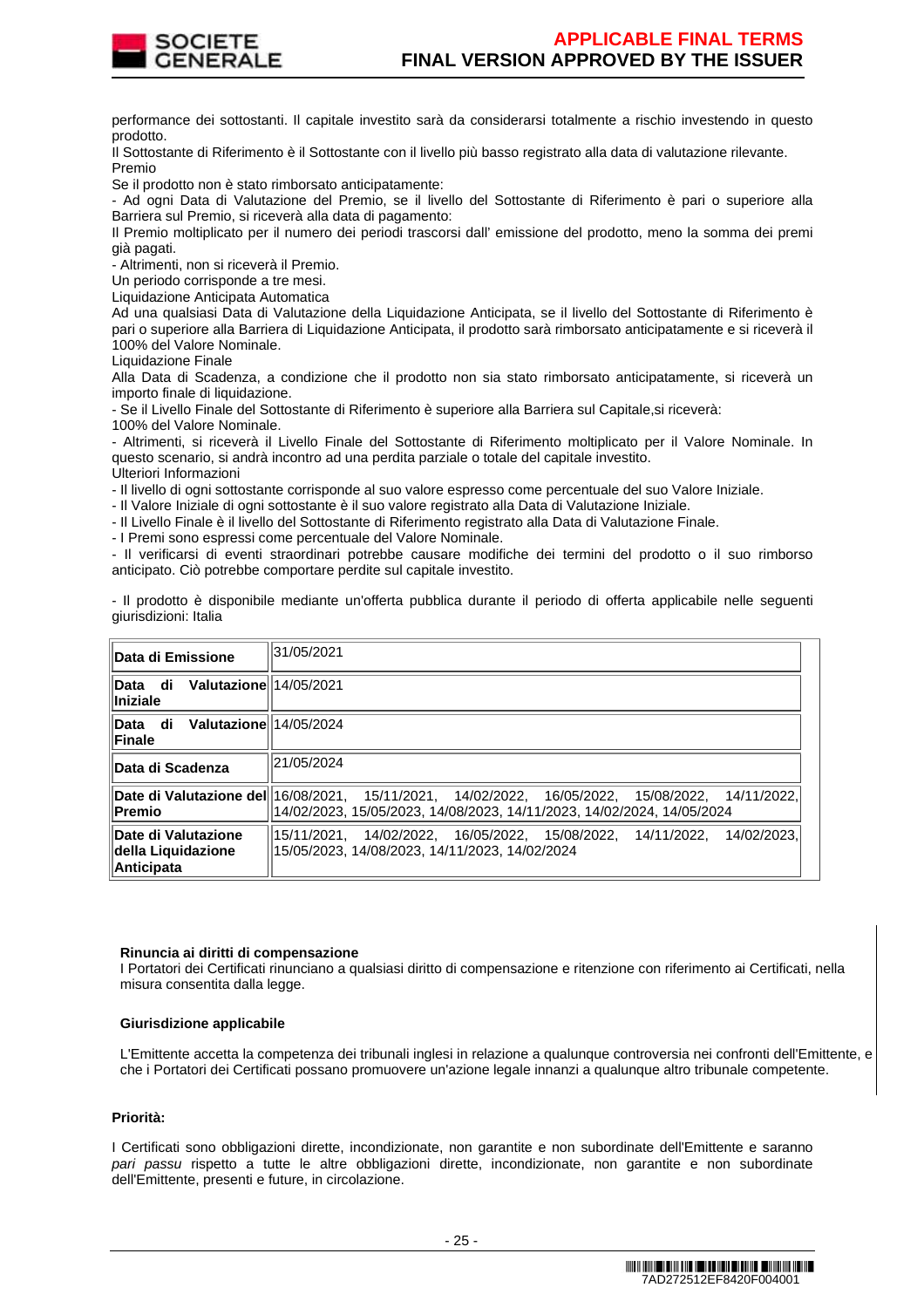

Il Portatore dell'obbligazione prende atto e accetta che in caso di risoluzione ai sensi della Direttiva 2014/59/UE che riguardi le passività dell'Emittente ovvero le passività di Societe Generale non subordinate, di tipo senior preferred, strutturate e rilevanti ai fini del rapporto LMEE, I Certificati possono essere oggetto di riduzione totale o parziale degli importi in relazione ad esse dovuti, su base permanente; di conversione in tutto o in parte degli import dovuti in azioni o altri titoli dell'Emittente o del Garante o di altro soggetto; di cancellazione; e/o di modifica della scadenza dei Certificati ovvero modifica del calendario o dell'importo degli interessi.

# **RESTRIZIONI ALLA LIBERA TRASFERIBILITÀ DEI CERTIFICATI**

Non Applicabile. Non sussiste alcuna limitazione alla libera trasferibilità dei Certificati, ferme restando le restrizioni di vendita e trasferimento eventualmente in vigore in talune giurisdizioni, incluse le restrizioni applicabili all'offerta e alla vendita a, o per conto o a beneficio di, Cessionari Autorizzati

Un Cessionario Consentito indica qualsiasi soggetto che (i) non è una U.S. person secondo la definizione di cui al Regulation S; e (ii) non è un soggetto che rientra in una qualsiasi definizione di soggetto U.S. ai fini di qualsivoglia regola CEA o CFTC, o linee guida o ordinanze proposte o emesse da CEA (per fini di chiarezza, qualsiasi soggetto che non sia un "soggetto non statunitense" ai sensi della norma CFTC 4.7(a)(1)(iv), ma escludendo, ai fini della sottosezione (D), l'eccezione riferita a qualsiasi soggetto qualificato ed idoneo che non sia un "soggetto non statunitense", sarà considerato un soggetto U.S.); e (iii) non è "soggetto U.S." ai sensi delle norme definitive di attuazione dei requisiti di mantenimento del rischio di credito di cui alla Sezione 15G del U.S. Securities Exchange Act del 1934 e successive modifiche (le **Regole U.S. di Mantenimento del Rischio**) (un **Soggetto U.S. al Mantenimento del Rischio**).

# **DOVE SARANNO NEGOZIATI I TITOLI?**

## **Ammissione alle negoziazioni:**

Sarà presentata domanda di ammissione alla negoziazione dei Certificati sul Sistema Multilaterale di Negoziazione denominato EuroTLX "MTF"), organizzato e gestito da Borsa Italiana S.p.A.

**Non vi è alcuna certezza che la negoziazione dei Certificati sia approvata a partire dalla Data di Emissione.**

# **I TITOLI SONO ASSISTITI DA UNA GARANZIA?**

## **Natura e scopo della garanzia**

I Certificati sono incondizionatamente e irrevocabilmente garantiti da Société Générale (il **Garante**) ai sensi della garanzia regolata dal diritto francese stipulata in data 05/06/2020 (la **Garanzia**).

La Garanzia costituisce un'obbligazione diretta, incondizionata, non garantita e non subordinata del Garante, con il rango di obbligazione senior preferred di cui all'articolo L. 613-30-3-I-3° del Codice e sarà almeno pari passu rispetto a tutte le altre obbligazioni, esistenti e future, dirette, incondizionate, non garantite e senior preferred del Garante, ivi comprese quelle relative ai depositi.

Qualsiasi riferimento a somme o importi pagabili dall'Emittente, garantiti dal Garante ai sensi della Garanzia, dovrà essere rivolto a somme e/o importi direttamente ridotti, e/o in caso di conversione in equity, ridotte dell'importo di tale conversione, e/o altrimenti modificati di volta in volta in seguito all'applicazione del potere di bail-in di qualsivoglia autorità pertinente ai sensi della direttiva 2014/59/UE del Parlamento Europeo e del Consiglio dell'Unione Europea.

## **Descrizione del Garante**

Il Garante, Société Générale è la società controllante del Gruppo Société Générale.

Sede legale: 29, boulevard Haussmann, 75009 Parigi, Francia.

Forma giuridica: Società per azioni a responsabilità limitata pubblica (société anonyme).

Legislazione di riferimento dell'Emittente: diritto francese.

Paese di costituzione: Francia

Legal entity identifier (LEI) : O2RNE8IBXP4R0TD8PU41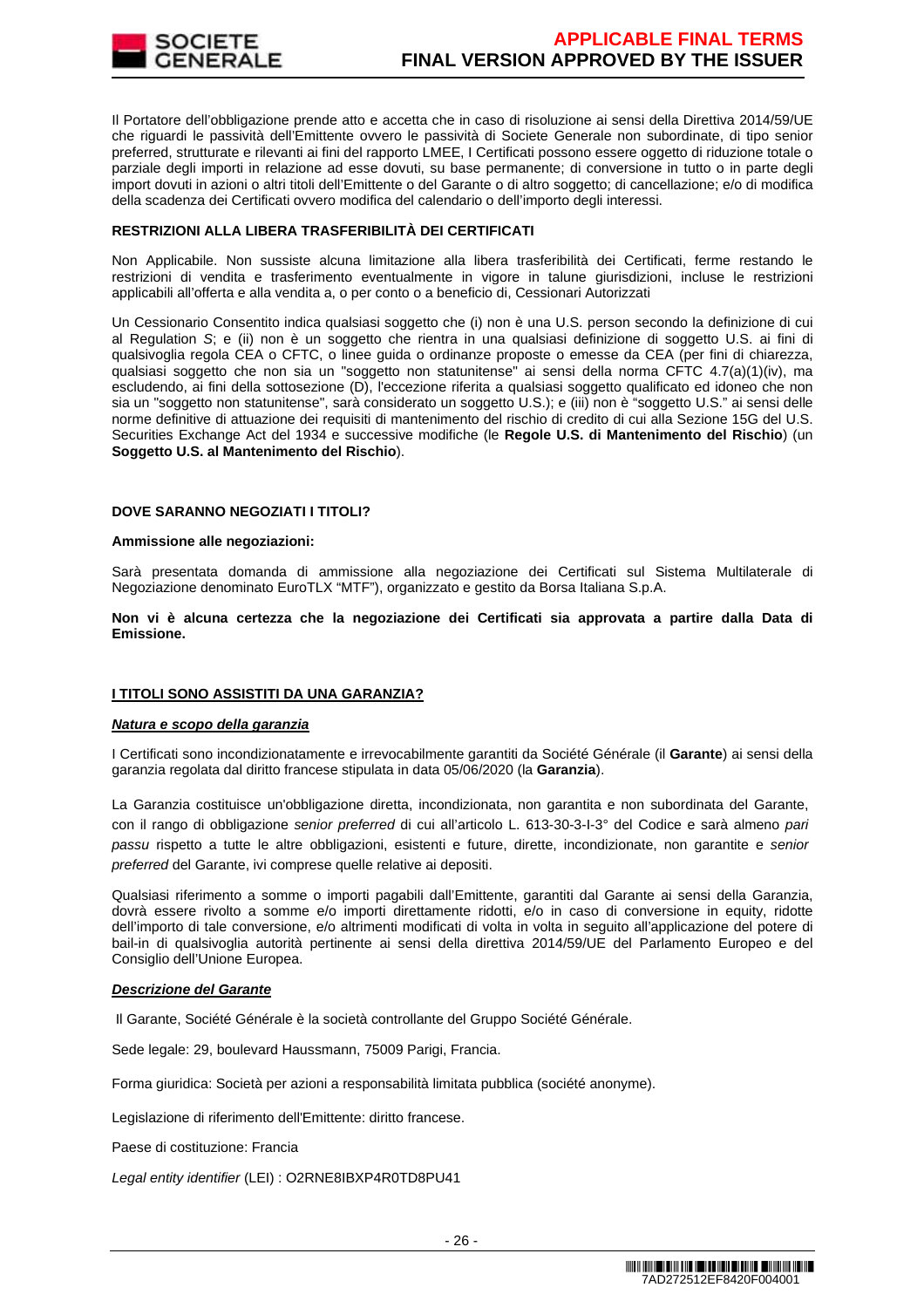

Il Garante può intraprendere su base regolare, come ciò è definito nelle condizioni fissate dal French Banking and Financial Regulation Committee, tutte le operazioni salvo quelle sopra menzionate, ivi inclusa in particolare l'attività di brokeraggio assicurativo.

In generale, il Garante può svolgere, per conto proprio, per conto di terzi o congiuntamente, tutte le attività finanziarie, commerciali, industriali, relative all'agricoltura, alla proprietà personale o immobiliare, direttamente o indirettamente legate alle attività sopra menzionate o che possono facilitare lo svolgimento di tali attività.

## **Informazioni finanziarie chiave del Garante:**

| Conto economico |
|-----------------|
|                 |

|                                                                                                                                                                                               | 31.12.2020<br>(soggetto<br>revisione) | 31.12.2019<br>a coggetto<br>al<br>revisione) |
|-----------------------------------------------------------------------------------------------------------------------------------------------------------------------------------------------|---------------------------------------|----------------------------------------------|
| Reddito netto da interessi (o<br>equivalente)<br>(Totale interessi attivi e passivi)***                                                                                                       | 10.473                                | 11.185                                       |
| Reddito netto da fee e commissioni<br>(Fee Totali e spese)                                                                                                                                    | 4.917                                 | 5.257                                        |
| Perdita netta da riduzione durevole di<br>valore delle attività finanziarie<br>(Costo del rischio)                                                                                            | (3.306)                               | (1.278)                                      |
| Reddito netto da trading<br>(Utili e perdite nette su transazioni<br>finanziarie)                                                                                                             | 2.851                                 | 4.460                                        |
| Misura della performance finanziaria<br>utilizzata dall'emittente nel bilancio<br>quale l'utile operativo<br>(Margine operativo lordo)                                                        | 5.399                                 | 6.944                                        |
| Utile o perdita netta (per il bilancio<br>consolidato utile o perdita netta<br>attribuibile ai possessori di<br>strumenti di capitale della<br>capogruppo)<br>(Utile netto, quota del gruppo) | (258)                                 | $3.248^{*}$                                  |

# **Stato patrimoniale**

|                                                                                        | 31.12.2020<br>(soggetto all(soggetto<br>revisione) | 31.12.2020<br>a<br>revisione) | #Valore<br>risultante dal più<br>recente<br>dil<br>processo<br>revisione<br>е<br>valutazione<br>prudenziale<br>(SREP) |
|----------------------------------------------------------------------------------------|----------------------------------------------------|-------------------------------|-----------------------------------------------------------------------------------------------------------------------|
| Totale attività<br>(Totale Attività)                                                   | 1.462,0                                            | 1.356,3                       | N/A                                                                                                                   |
| Debiti senior<br>(Titoli di debito emissi)                                             | 139,0                                              | 125,2                         | N/A                                                                                                                   |
| Debiti subordinati<br>(Debiti Subordinati)                                             | 15,432                                             | 14,5                          | N/A                                                                                                                   |
| Prestiti e crediti dalla<br>clientela<br>(Prestiti ai clienti e costi<br>ammortizzati) | 448,8                                              | 450,2                         | N/A                                                                                                                   |
| Depositi dalla clientela<br>(Depositi dalla clientela)                                 | 456.1                                              | 418,6                         | N/A                                                                                                                   |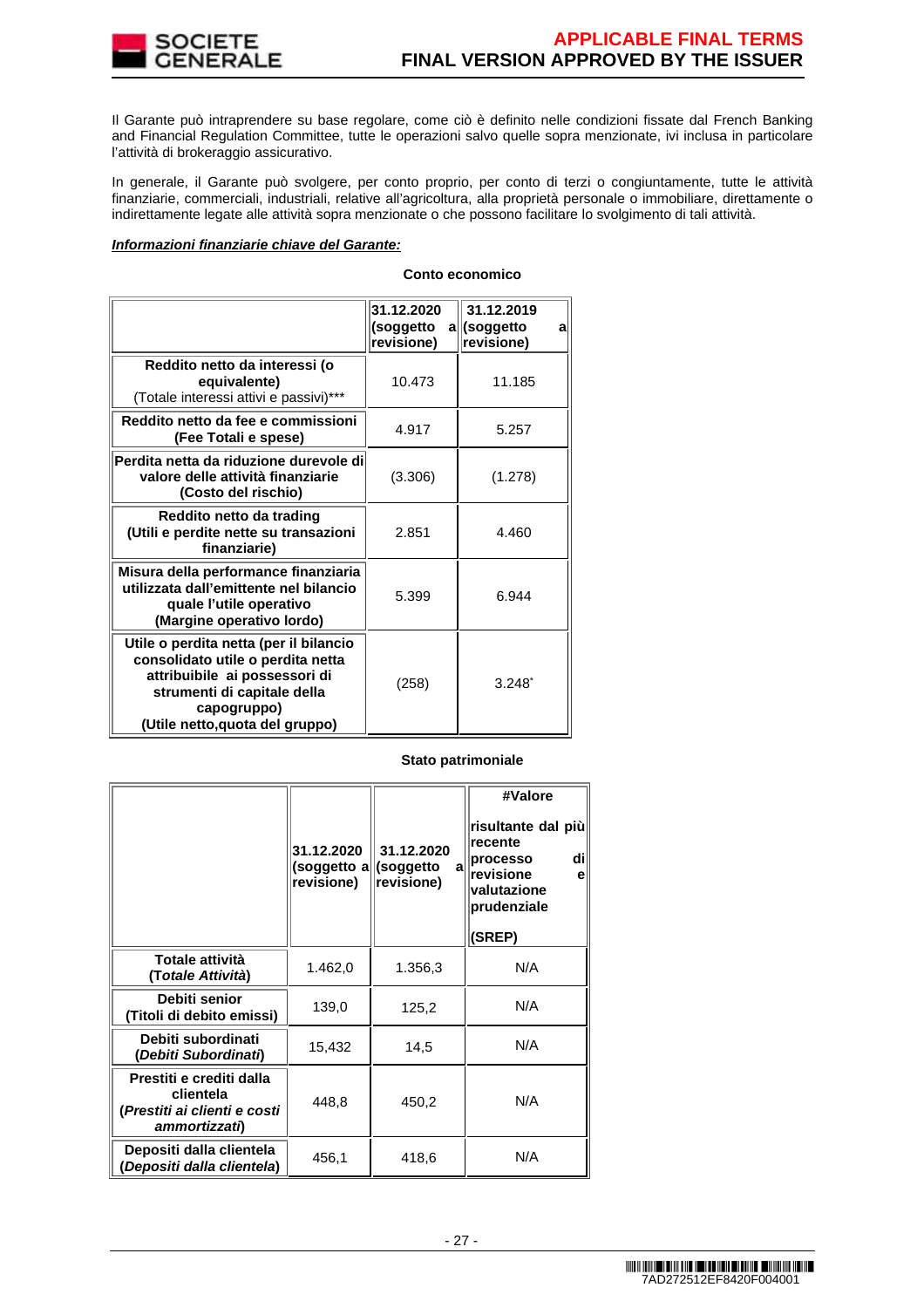

| <b>Totale capitale</b><br>(Patrimoni netto,<br>subtotale equity, quota<br>del gruppo)                                                                                                                       | 61,7       | 63,5  | N/A         |
|-------------------------------------------------------------------------------------------------------------------------------------------------------------------------------------------------------------|------------|-------|-------------|
| Prestiti non performing<br>(sulla base di importo<br>netto iscritto in bilancio /<br>prestiti e crediti)<br>(Prestiti dubbi)                                                                                | 17,0       | 16,2  | N/A         |
| Rapporto di Common<br><b>Equity Tier 1 capital</b><br>(CET1) (o altro rapporto<br>di capitale di<br>adequatezza prudenziale<br>a seconda<br>dell'emissione)<br>(Rapporto di Common<br><b>Equity Tier 1)</b> | 13,2% **** | 12,7% | $9.02\%$ ** |
| Rapporto di capitale<br>totale<br>(Rapporto di capitale<br>totale)                                                                                                                                          | 18,9%      | 18,3% | N/A         |
| Rapporto di leva<br>calcolato secondo il<br>quadro regolamentare<br>applicabile<br>(Rapporto di leva CRR a<br>pieno carico)                                                                                 | 4,7%       | 4,3%  | N/A         |

\* Dal 01 gennaio 2019, in linea con le modifiche allo IAS 12 "Imposte sul Reddito", il risparmio fiscale relativo al pagamento di cedole su subordinati senza date e note fortemente subordinate, in precedenza registrate nelle riserve consolidate, è ora riconosciuto come reddito nella linea "imposte sul reddito".

\*\*Considerando i buffers regolamentari combinati, il livello del rapporto CET1 che attiverebbe il meccanismo dell'Importo Massimo Distribuibile sarebbe pari a 9,02% al 31 dicembre 2020 (includendo 0,02% di buffers anticiclici).

\*\*\* I titoli in corsivo si riferiscono ai titoli utilizzati nel bilancio

\*\*\*\* Rapporto che esclude le fasi relative all'IFRS 9 (CET1 ratio a 13,4% che include +28punti base di fasi IFRS 9).

# **Rischi chiave specifici del garante**

Considerando che Société Générale è garante e controparte delle operazioni di copertura dell'Emittente, gli investitori sono essenzialmente esposti al rischio di credito di Société Générale e non hanno ricorso nei confronti dell'Emittente in caso di inadempimento dell'Emittente.

# **QUALI SONO I RISCHI CHIAVE SPECIFICI DEI TITOLI?**

La vendita dei Certificati prima della prevista data di scadenza determinerà la perdita della protezione totale dell'importo investito**.**

Benché sia oggetto di impegni di market making, la liquidità del prodotto può essere influenzata dal verificarsi di circostanze eccezionali che potrebbero rendere difficile vendere il prodotto o comunque ad un prezzo che produce la perdita totale o parziale dell'importo investito.

I Certificati possono essere rimborsati anticipatamente automaticamente quando il livello del(i) Sottostante(i) raggiungono un certo livello. Gli Investitori non beneficeranno della performance del(i) Sottostante(i) successivamente a tal evento.

Il valore di mercato dei Certificati dipende dall'evoluzione dei parametri di mercato al momento dell'uscita (livello dei prezzi dei Sottostanti, tassi di interesse, volatilità e credit spreads) e può pertanto comportare un rischio di perdita totale o parziale dell'importo inizialmente investito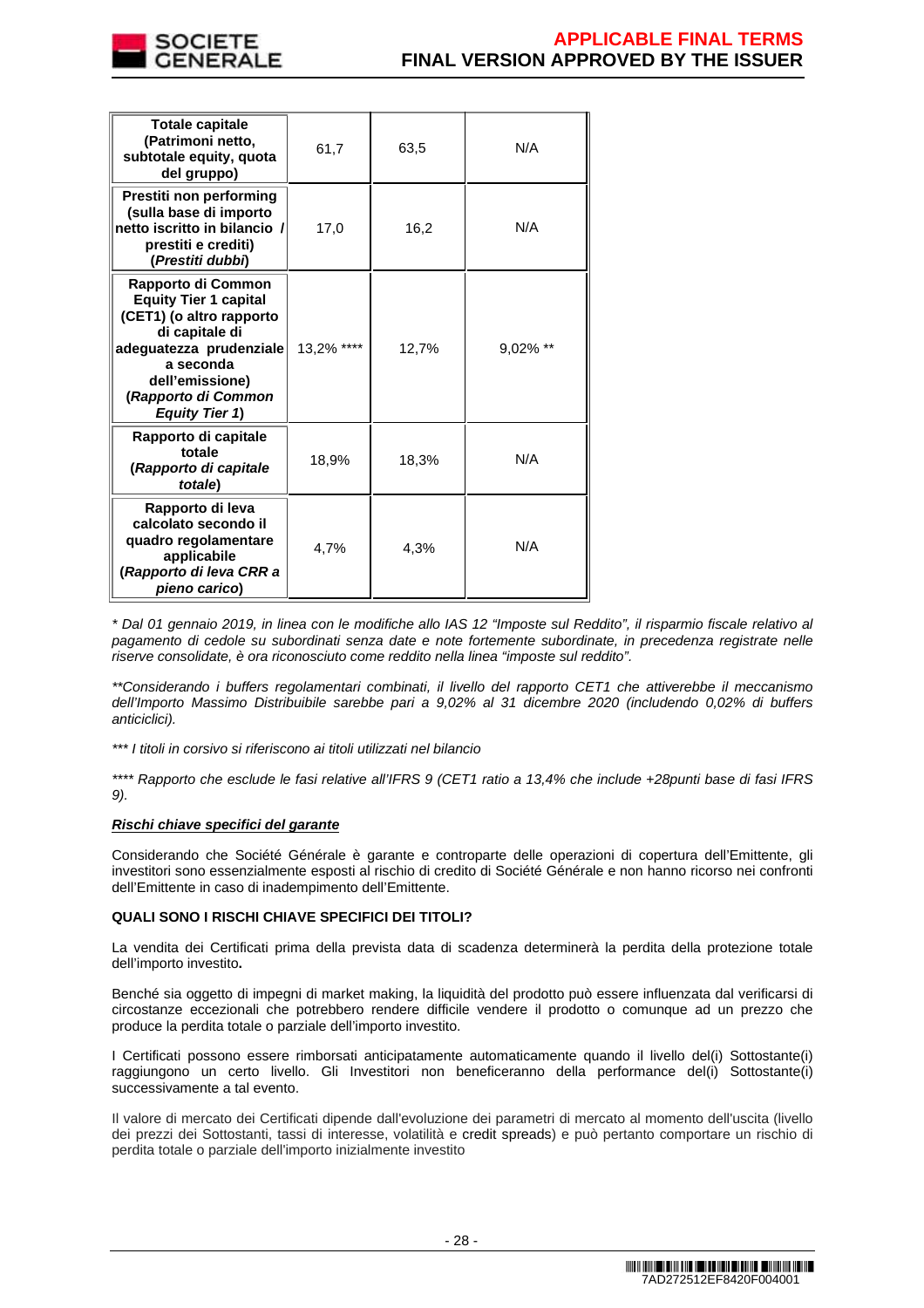

Il verificarsi di eventi non legati al Sottostante (quali la modifica di previsioni di legge, inclusa la normativa fiscale, eventi di forza maggiore) possono determinare il rimborso anticipato dei Certificati e quindi la perdita totale o parziale dell'importo investito.

Il verificarsi di eventi relativi al Sottostante ovvero a operazioni di copertura può determinare la necessità di rettifiche, de-indicizzazioni, sostituzione del Sottostante, e di conseguenza a perdite del capitale investito, anche in caso di prodotti a capitale protetto.

Se la valuta di riferimento delle attività principali dell'investitore è diversa da quella del prodotto, l'investitore è esposto al rischio di cambio, in particolare in caso di controlli sul cambio, che potrebbero ridurre l'importo investito.

## **SEZIONE D – INFORMAZIONI CHIAVE SULL'OFFERTA AL PUBBLICO DEI TITOLI E/O SULL'AMMISSIONE ALLE NEGOZIAZIONI SU DI UN MERCATO REGOLAMENTATO**

# **IN BASE A QUALI CONDIZIONI E ORIZZONTE TEMPORALE POSSO INVESTIRE IN QUESTI TITOLI?**

# **DESCRIZIONE DELLE MODALITÀ DELL'OFFERTA:**

## **Giurisdizione dell'offerta al pubblico non esente:** Italia

# **Periodo di Offerta:**

Dal 19 maggio 2021 (incluso) alle 09:00 CET (Central European Time) al 26 maggio 2021 (incluso), alle 16:00 CET, salvo chiusura anticipata del Periodo di Offerta, come descritto di seguito.

I Certificati verranno collocati:

(a) all'interno dei locali del Collocatore, presso le loro sedi e le filiali;

(b) mediante offerta fuori sede ai sensi dell'articolo 30 e dell'articolo 31 del d.lgs 24 febbraio 1998 n. 58 come successivamente modificato (il "Testo Unico della Finanza") dal 19 maggio 2021 alle 9.00 CET al 21 maggio 2021 (incluso), alle 16.00 CET; e

(c) mediante tecniche di comunicazione a distanza ai sensi dell'articolo 32 del TUF dal 19 maggio 2021 alle 9.00 CET al 14 maggio 2021 (incluso), alle 16.00 CET,

salvo chiusura anticipata del Periodo d'Offerta come descritto di seguito.

Il Collocatore che intendono collocare i Certificati attraverso l'offerta fuori sede ai sensi dell'articolo 30 del Testo Unico della Finanza raccoglieranno i Moduli di adesione - invece che direttamente presso le loro filiali e uffici attraverso consulenti finanziari abilitati all'offerta fuori sede ai sensi dell'articolo 31 del Testo Unico della Finanza.

Ai sensi dell'articolo 30, comma 6, del Testo Unico della Finanza, la validità e l'efficacia dei contratti sottoscritti tramite Offerta Fuori Sede è sospesa per un periodo di 7 (sette) giorni dalla data di sottoscrizione del Modulo di Adesione da parte del relativo investitore.

Entro tale periodo gli investitori possono comunicare al relativo Collocatore il loro recesso, senza dover pagare alcun costo o commissione.

I Certificati verranno anche offerte mediante tecniche di comunicazione a distanza ai sensi dell'articolo 32 del Testo Unico della Finanza (ad esempio attraverso le piattaforme di trading online del Collocatore). In tale caso gli investitori possono acquistare i Certificati via internet, dopo essere stati identificati dal Collocatore, utilizzando le loro password/codici identificativi personali. Ai sensi dell'articolo 67-duodecies del d.lgs n. 206/2005 come successivamente modificato (il "Codice del Consumo"), la validità e l'efficacia dei contratti sottoscritti mediante tecniche di comunicazione a distanza sono sospese per un periodo di 14 (quattordici) giorni dalla data di sottoscrizione del modulo di adesione da parte dell'investitore di riferimento. Entro tale periodo gli investitori possono comunicare al relativo Collocatore il loro recesso senza alcun costo o commissione.

**Prezzo di Offerta:** I Certificati saranno offerti al Prezzo di Emissione, una parte del quale, pari al massimo al 2,00%, è costituita dalla commissione di distribuzione dovuta in via anticipata dal Garante a Deutsche Bank SpA, Piazza del Calendario, 3, 20126 Milano (il **Collocatore**)

## **Condizioni a cui è soggetta l'offerta:**

L'offerta dei Certificati è subordinata alla loro emissione e a qualunque condizione aggiuntiva contenuta nei termini generali di attività degli intermediari finanziari, dagli stessi notificate agli investitori.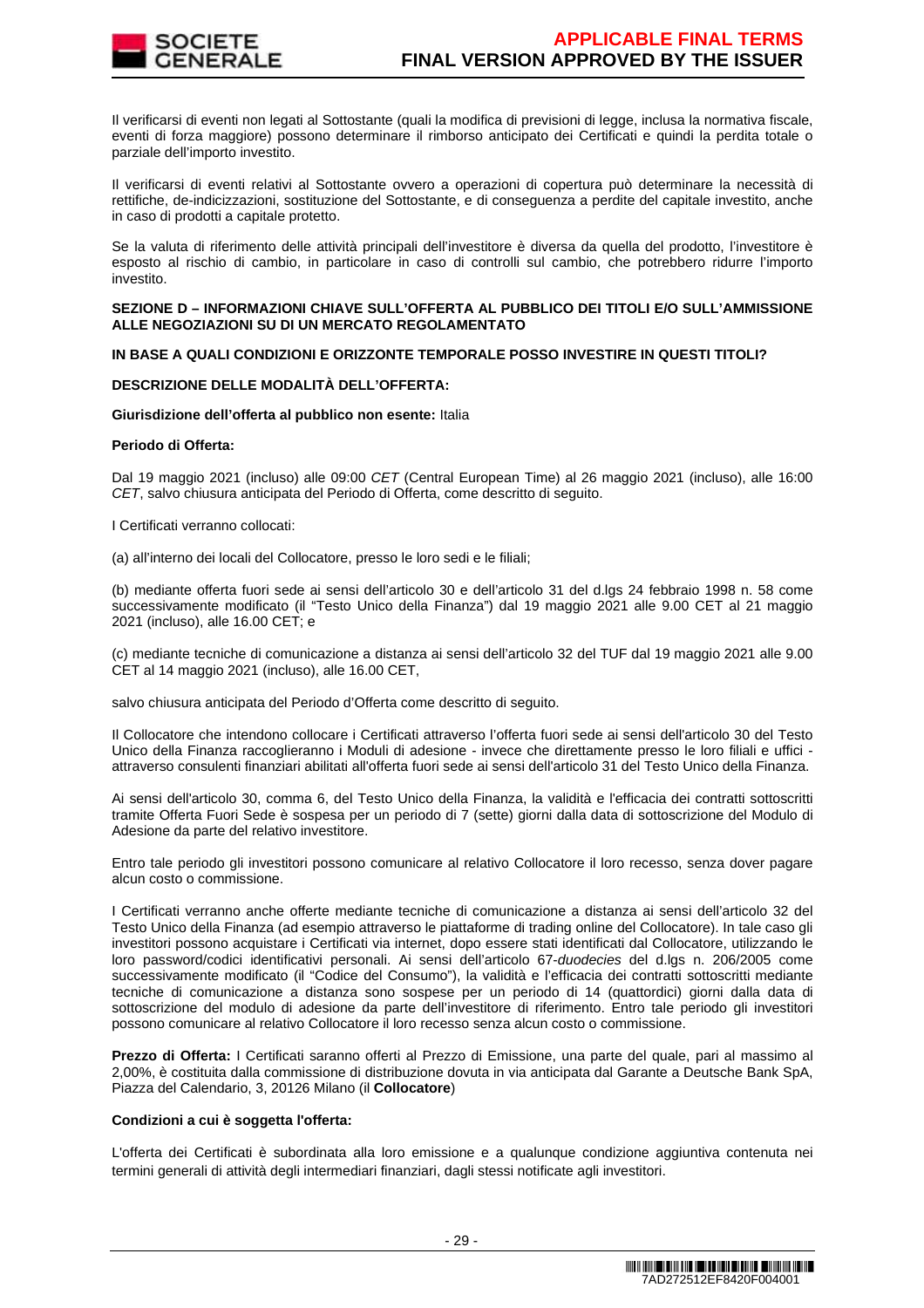

L'Emittente si riserva il diritto di chiudere il Periodo di Offerta prima della scadenza inizialmente stabilita per qualunque motivo.

L'Emittente si riserva il diritto di ritirare l'offerta e annullare l'emissione dei Certificati per qualunque motivo e in un qualsiasi momento alla Data di Emissione o precedentemente alla stessa. Resta inteso che qualora un potenziale investitore abbia richiesto la sottoscrizione e l'Emittente eserciti tale diritto, tale potenziale investitore non avrà alcun diritto di sottoscrivere o acquistare altrimenti i Certificati.

In ogni caso, l'avviso agli investitori relativo alla chiusura anticipata o al ritiro, a seconda dei casi, sarà pubblicato sul sito web dell'Emittente (http://prospectus.socgen.com).

La validità dell'offerta è soggetta al rilascio dell'autorizzazione alla negoziazione sull'EuroTLX da parte di Borsa Italiana S.p.A. entro e non oltre il giorno immediatamente precedente alla Data di Emissione; diversamente, l'offerta deve considerarsi ritirata e l'emissione annullata. L'Emittente s'impegna a presentare per tempo la relativa domanda a Borsa Italiana S.p.A., al fine di consentire a Borsa Italiana S.p.A. di prendere una decisione, in base ai suoi regolamenti, entro il giorno immediatamente precedente alla Data di Emissione.

**Prezzo di Emissione:** EUR 100 per Certificato di Denominazione Specificata di EUR 100

# **Stima delle spese totali relative all'emissione o all'offerta, includendo la stima di eventuali spese applicate all'investitore dall'Emittente o dall'offerente:**

I costi di entrata, impliciti nel Prezzo di Emissione e calcolati al 12/05/2021 (la **data di lancio dell'emissione**), applicati all'investitore dall'Emittente o dall'Offerente sono pari al 2,5885%% (2,00% costi di collocamento, 0,5885% altri costi %). I costi di entrata e i potenziali costi ricorrenti e le potenziali penali di uscita anticipata possono avere un impatto sul rendimento che l'investitore può ottenere dall'investimento.

**Piano di distribuzione:** Il prodotto è destinato ad investitori al dettaglio e sarà offerto in Italia

# **CHI è L'OFFERENTE E/O IL SOGGETTO CHE CHIEDE L'AMMISSIONE ALLE NEGOZIAZIONI ?**

Societe Generale in quanto Dealer

Tour Société Générale - 17 Cours Valmy

92987 Paris La Défense Cedex, France

Sede legale : 29, boulevard Haussmann, 75009 Paris, France.

Forma giuridica: Società per azioni a responsabilità limitata pubblica (société anonyme).

Legislazione di riferimento: diritto francese.

Paese di costituzione: Francia

## **PERCHÈ QUESTO PROSPETTO VIENE PRODOTTO?**

Questo prospetto è stato predisposto in relazione all'offerta al pubblico dei Certificati.

**Ragioni dell'offerta o dell'ammissione alle negoziazioni: i** proventi netti dell'emissione dei Certificati saranno utilizzati per le finalità generali di finanziamento del Gruppo Société Générale, che comprende il generare profitti.

**Uso dei proventi e importo stimato dei proventi: I proventi netti dell'emissione dei Certificati saranno utilizzati per le finalità generali di finanziamento del Gruppo Société Générale, che comprende il generare profitti.** 

**Impegno di sottoscrizione**: E' in essere un impegno di sottoscrizione a fermo con**:** Societe Generale.

#### **Interessi delle persone fisiche e giuridiche coinvolte nell'emissione/offerta :**

Ad eccezione delle eventuali commissioni dovute al Dealer,e per quanto l'Emittente ne sa, nessuna persona coinvolta nell'emissione dei Certificati ha un interesse rilevante nell'Offerta.